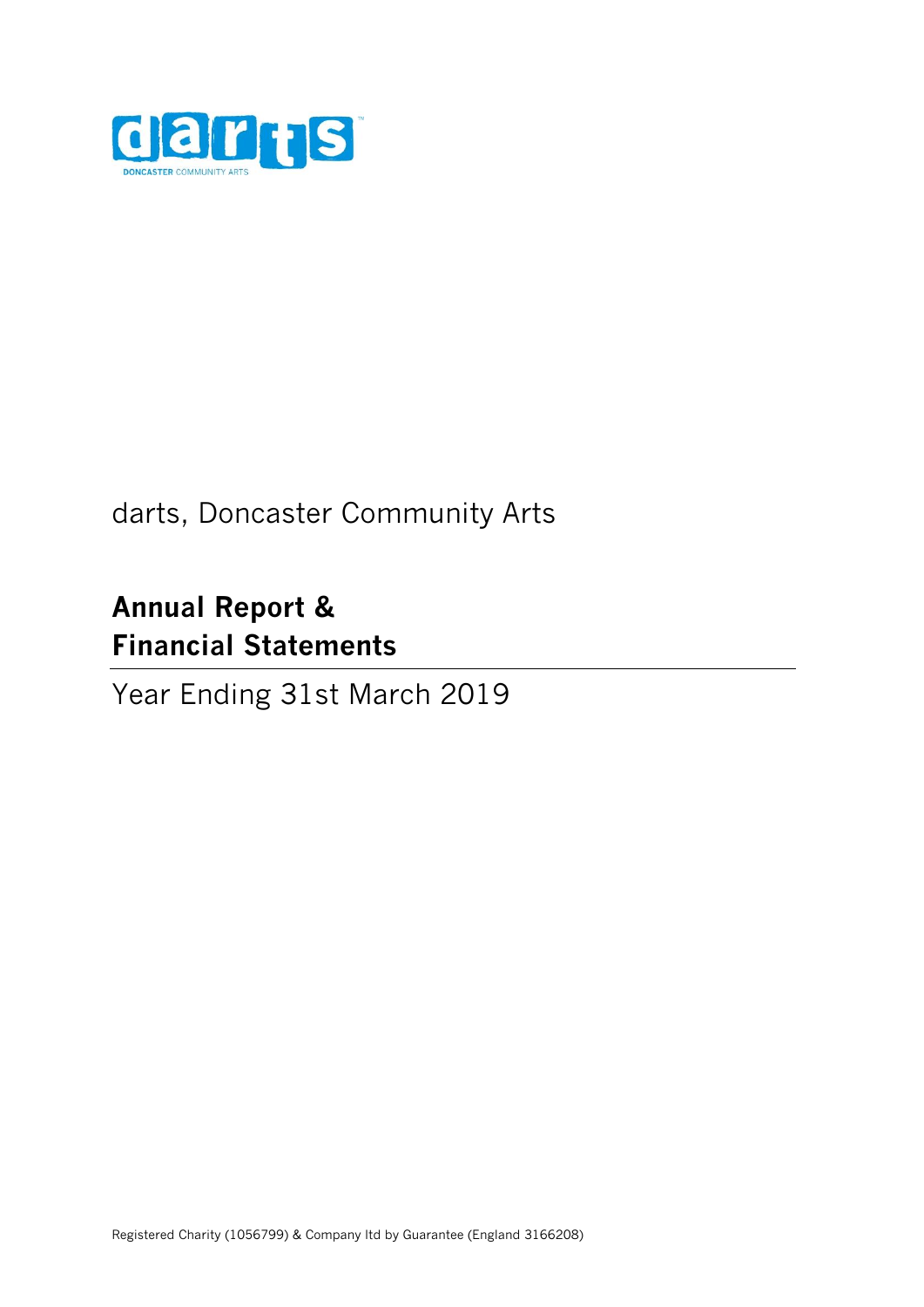# **Contents**

| 2. Stretching The Point: how we will make our building busier and better 5               |  |
|------------------------------------------------------------------------------------------|--|
|                                                                                          |  |
| 4. Reflecting Our Community: diversity in our work, audience and workforce 7             |  |
|                                                                                          |  |
| 6. Aspiration: our work with children and young people with disabilities  9              |  |
| 7. Resilience: our work with vulnerable children and young people  10                    |  |
| 8. Recovery: our work with adults experiencing mental health issues 11                   |  |
| 9. Living Well: our work with those living with long term health conditions 11           |  |
|                                                                                          |  |
|                                                                                          |  |
|                                                                                          |  |
| Report of the Independent Auditors to the members of darts, Doncaster Community Arts. 16 |  |
|                                                                                          |  |
|                                                                                          |  |
|                                                                                          |  |
|                                                                                          |  |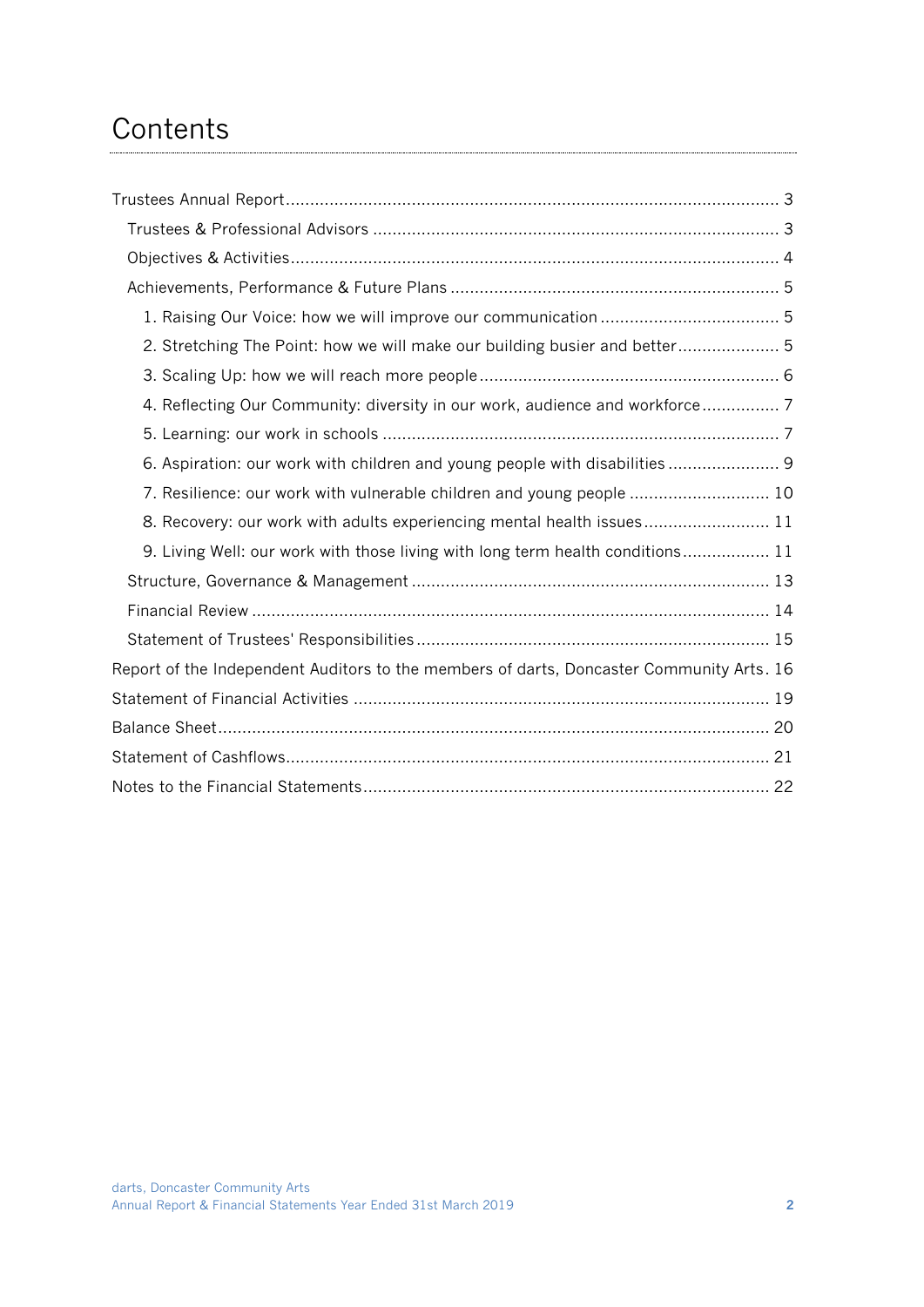# <span id="page-2-0"></span>Trustees Annual Report

The Trustees are pleased to present their Trustees Report (incorporating those matters required under Company Law in the Directors' Report) together with the financial statements of the Charity for the year ended 31 March 2019

```
Trustees & Professional Advisors
```

| <b>Registered charity name</b>  | darts, Doncaster Community Arts                                                                                                                                                                                                |
|---------------------------------|--------------------------------------------------------------------------------------------------------------------------------------------------------------------------------------------------------------------------------|
| <b>Charity number</b>           | 1056799                                                                                                                                                                                                                        |
| <b>Company registration</b>     | 3166208                                                                                                                                                                                                                        |
| <b>Registered office</b>        | The Point, 16 South Parade, Doncaster, DN1 2DR                                                                                                                                                                                 |
| <b>Directors &amp; Trustees</b> | Rachael Blake<br>Beverly Carr (Treasurer)<br>Gina Fletcher<br><b>Michael Hart</b><br>David Herbert<br>Karl O'Reilly (from 7/2/19)<br>Lawson Pater<br>Laura Stead (from 7/2/19)<br><b>Rupert Suckling</b><br>Ann Wallis (Chair) |
| <b>Secretary</b>                | Duncan Robertshaw                                                                                                                                                                                                              |
| <b>Auditor</b>                  | Allotts Business Services Ltd, Chartered Accountants<br>Sidings Court, Lakeside, Doncaster, DN4 5NU                                                                                                                            |
| <b>Bankers</b>                  | The Cooperative Bank, 31 St Sepulchre Gate,<br>Doncaster, DN1 1TD                                                                                                                                                              |
| <b>Management Team</b>          | Duncan Robertshaw, Chief Executive<br>Helen Jones, Assistant Director<br>Lucy Robertshaw, Assistant Director<br>Sophy Sylvester, Head of Fundraising & Development                                                             |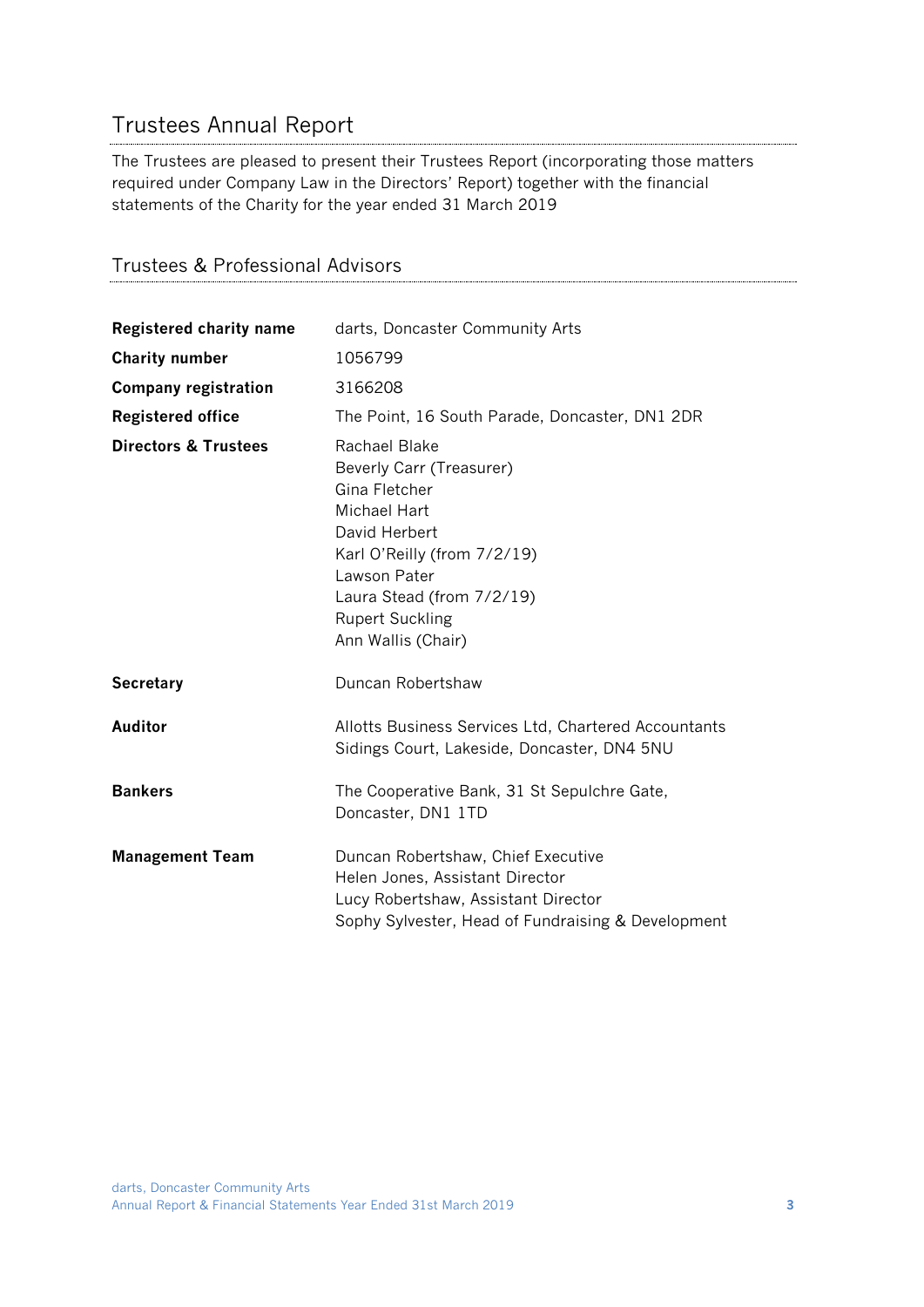# <span id="page-3-0"></span>Objectives & Activities

darts is a community arts organisation with almost thirty years' experience. Our mission is to create art with people in Doncaster to improve life, learning and health. We are a team of artists, makers, musicians, performers and support staff who collaborate to design and deliver creative programmes which inspire learning, build good emotional health and strengthen professional practice.

Our programme is for people of all ages who live, work or learn in Doncaster. Our home, The Point, is a friendly and welcoming place which is open to all and where we make and share art; we carry this ethos wherever we go. We have five strands of work and a clear plan for each:

- Learning: our work in schools
- Aspiration: our work with children and young people living with disability
- Resilience: our work with vulnerable children and young people
- Recovery: our work with adults experiencing mental health issues
- Living Well: our work with those living with long-term health conditions, particularly dementia

darts is joint lead partner for Doncaster Music Education Hub with Doncaster Music Service. We work in partnership to deliver a strong programme of opportunity for Doncaster's children and young people. Activity varies from small and intimate provision for hard to reach children, to large scale events where hundreds of pupils perform alongside professional artists.

darts is lead consortium partner for Right Up Our Street, Doncaster's Creative People and Places project funded by Arts Council England. We deliver creative activity and develop community capacity to increase the number of Doncaster adults taking part in the arts. Partners are Cast, Doncaster Culture & Leisure Trust, Doncaster Voluntary Arts Network and commissioned local and national artists.

We chair Doncaster's Arts & Health Board and report to Doncaster Growing Together – the Borough Strategy. Through this, we work closely with cultural and health partners to find pioneering ways to deliver on the All Party Parliamentary Group's recommendations from the 2017 'Creative Health' report.

Our public building, The Point, is a welcoming, safe and friendly space for people to come in and try something new. Whether it's to drop in to see an exhibition in the gallery, meet a friend in the café or access one of the many workshops or events that happen here; we aim to surprise, incite curiosity, gently challenge and enable people to shine! Our exceptional artist team is also busy delivering excellent artistic experiences across the borough, building connections and celebrating Doncaster's creative talents.

The Point is the only accredited Makaton Friendly venue in Doncaster with one of only six accessible Changing Places toilets in the town. We work to Age Friendly and Family Arts Standards and staff are Dementia Friends trained. This year we marked our sixth year of paying the real Living Wage.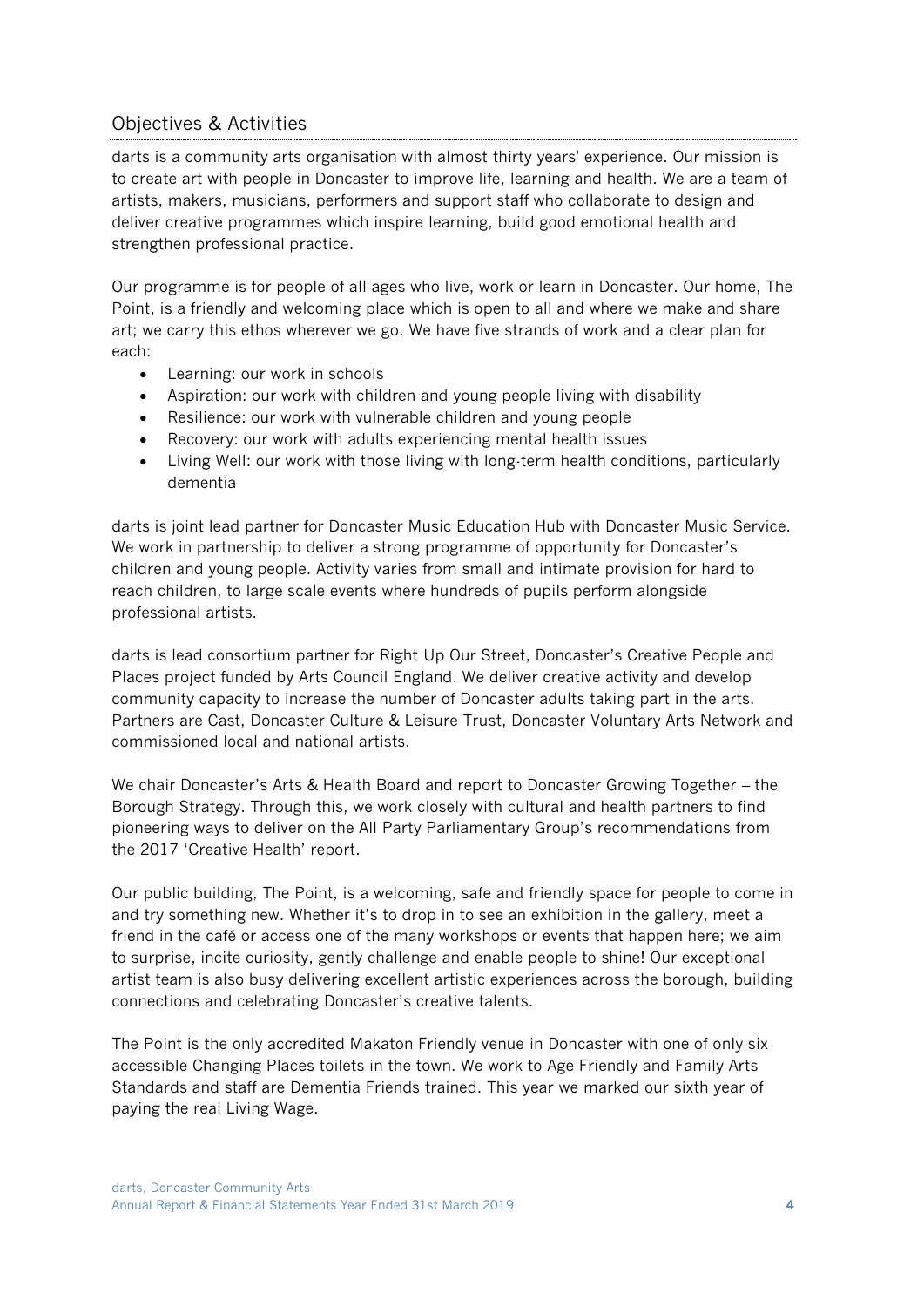# <span id="page-4-0"></span>Achievements, Performance & Future Plans

In 2018 we launched our new plan with nine clear priorities. Below we describe our achievements and performance so far and our plans for the future:

# <span id="page-4-1"></span>**1. Raising Our Voice: how we will improve our communication**

Twelve months in, our new Communications Strategy has ensured clear, powerful messages about our work to a wide range of local and national audiences. With a more focused approach to specific communications campaigns, we have increased our family audiences and improved the relationship between our participants and our approach to programming. We met our target of increasing press coverage locally with coverage in Doncaster Free Press (including a front page), Yorkshire Post and Rotherham Gazette, as well as securing two national stories in the Mature Times and Metro.

Our social media engagement is increasing steadily and we have doubled our Instagram followers, tripled our Facebook page likes and increased our Twitter followers by almost a thousand, meaning we are engaging regularly with families, participants and professionals across arts, health and education sectors. The website has improved massively with new web stories, blogs and images weekly.

The fact that we are shouting louder about our work has resulted in greater presence locally and nationally, for example our work promoted heavily during the recent Culture, Health & Wellbeing Alliance conference. Telling a stronger story about our commitment to inclusion for all has also resulted in us winning the national Fantastic for Families Best Family Welcome Award 2018, making The Point one of the UK's most family-friendly and cultural organisations.

Internally we have improved communications through a weekly news bulletin for all staff and Trustees to improve celebration of colleagues' work and collaborative working. We have also rolled out use of Microsoft Teams, overhauled technology to allow for mobile working and improved office space to encourage more agile and flexible working environments.

# <span id="page-4-2"></span>**2. Stretching The Point: how we will make our building busier and better**

Over the past five years we have extended our opening times by more than 20%, doubling events and increasing audiences by 60%. We've increased income by 62% and reduced costs by almost 20%, overall we've reduced subsidy from £90k to £46k since 2014/15. For the next five years we have an ambitious plan to raise our profile, audiences and income by creating a dramatic new presence on the street front: creating new signage and artwork; a redesigned entrance to improve access and welcome; and develop catering to increase capacity and expand our offer. We'll improve security and safety for visitors and improve our audience data. Our changes will allow us to increase opening hours by 40%, increase audiences by 50%; reduce carbon footprint by almost 25%; and eliminate subsidy for The Point by 2025.

This year, we moved to an online booking system for our workshops and events, improving efficiency, providing more flexibility for our visitors and allowing for improved analysis of our audience to inform future programming. As planned, we have improved visitor experience, creating new gallery interpretation, explorer packs and areas for gallery audiences to participate, respond to the work and exhibit their own art.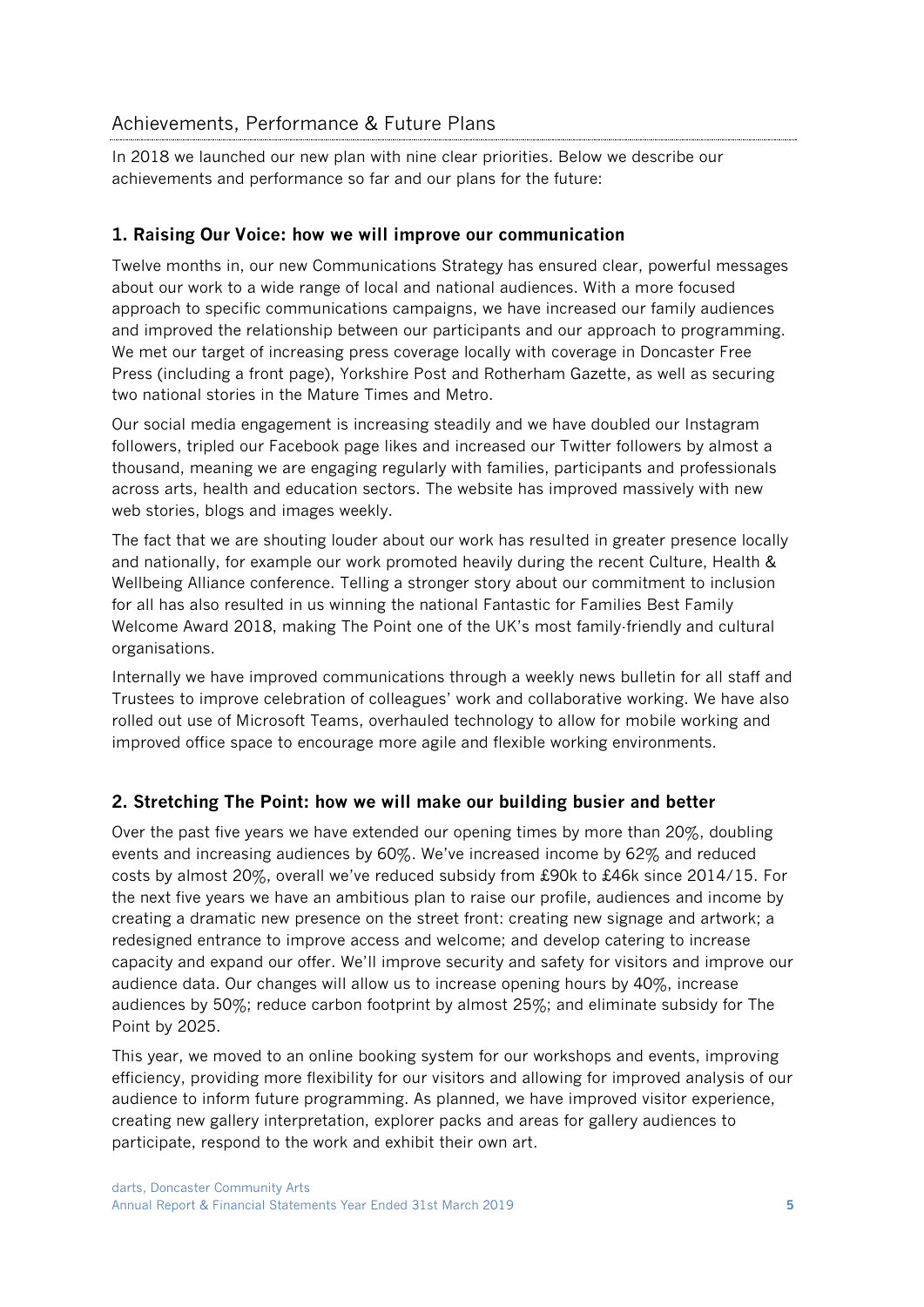We plan in school visits to the gallery as part of learning projects and offer both teacher led and artist led packages. All pupils who are taking part in Arts Award qualifications through their schools are invited on group visits to our exhibitions. Where possible, artists exhibiting work in the gallery deliver workshops directly to schools. Information is distributed through the Primary Arts Network, which we lead and through our schools focussed newsletter.

Our gallery is the heart of The Point and we ensure that entry is always free so we can share world class exhibitions with as many people as possible. This year's programme has gone from strength to strength – from The Royal Photographic Society's International Images for Science to our family friendly inflatable Microbes exhibition by Spacecadets Air Design. The highlight was being selected as host to a Bill Viola exhibition through the Artist Rooms programme led by Tate and National Galleries of Scotland, prior to a major exhibition at the Royal Academy. As one of the world's leading video artists, Bill Viola's work created a real buzz at The Point. Being involved in Artist Rooms also enabled us to develop a new Young Curators group who were involved in the development of marketing and creative opportunities for other young people inspired by the exhibition as well as the young curators themselves launching the exhibition alongside MP Ed Miliband in front of an audience of distinguished guests.

### <span id="page-5-0"></span>**3. Scaling Up: how we will reach more people**

Over the past ten years, we have developed significantly. We have increased our attendance by 75% and deliver 900 more sessions a year. We have also simplified our programme to concentrate on areas of work with most impact, developing robust models that genuinely change people's lives. Our ambition now is to scale these models up – collaborating with partners to solve complex problems and bring about genuine, lasting change.

This year, our focus has been arts and health. Working in collaboration with Doncaster Public Health, we have set up the Arts & Health Board with health and culture partners from across the borough to develop and pilot approaches. We have raised over £700K to deliver creative programmes in communities that improve the health and wellbeing of adults with mild, moderate and severe mental health issues and are working with health and culture partners and academic researchers to evaluate the impacts on the lives of Doncaster residents. We have also scaled up our opportunities for physical health – rolling out Dance On sessions for inactive over 50s across the borough. See below for more detail about these areas of work.

Cycling Stories is our Heritage Lottery Funded project around Doncaster's rich heritage of cycling: gathering stories old and new of fearless feats and record-breaking riders. The project has allowed us to reach new audiences with different interests and has given us a high profile platform linked to Tour de Yorkshire and the forthcoming UCI Road World Championships. The project has its own website and social media channels and has, to date, engaged over 1000 people who we might not normally have contact with. Our pop up exhibition and radio interview at the starting line of the Tour de Yorkshire and the film to be launched at the UCIs in September will again give us wider exposure and allow us to reach more people.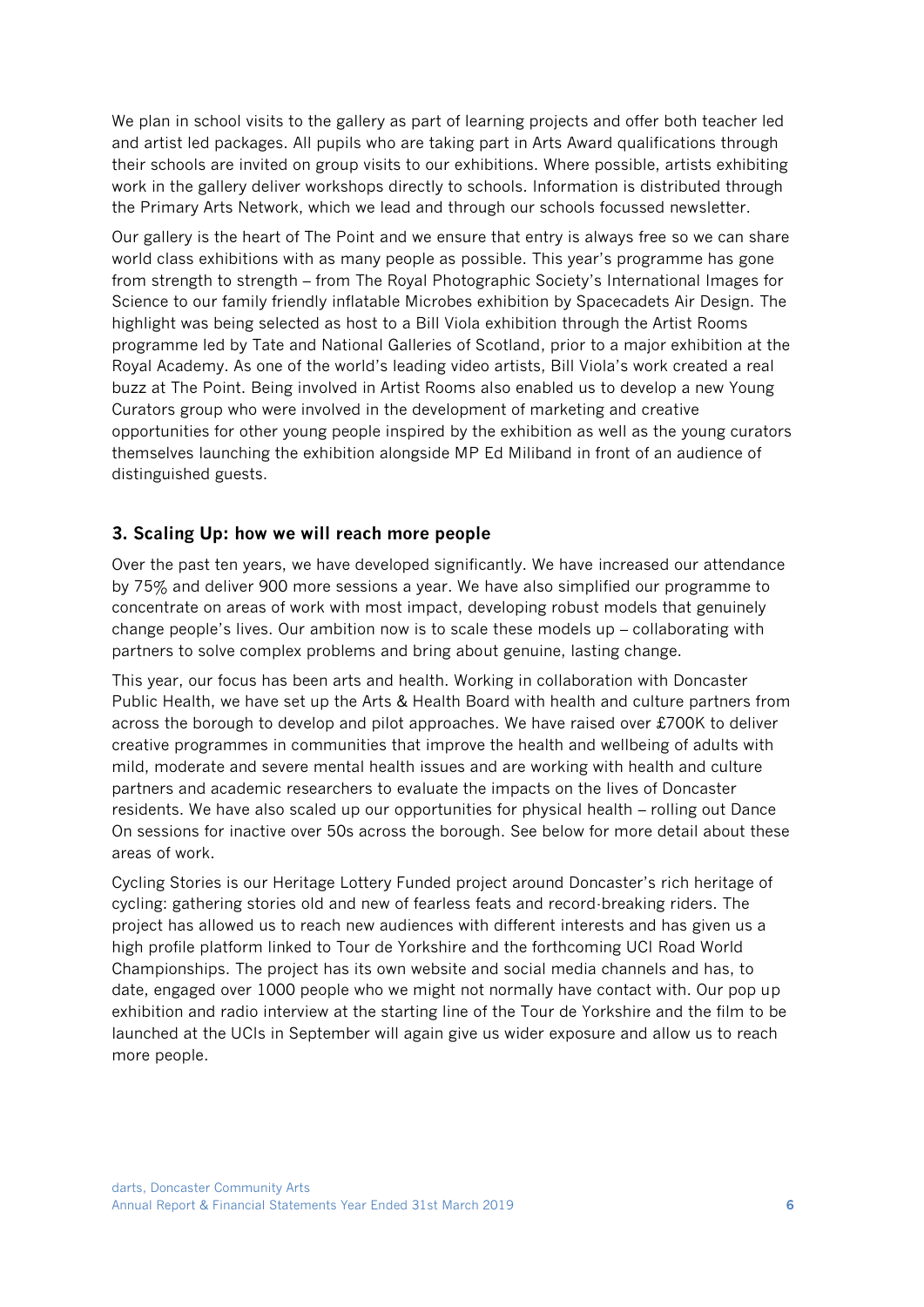# <span id="page-6-0"></span>**4. Reflecting Our Community: diversity in our work, audience and workforce**

Our borough is diverse and our responsibility is to remove barriers to participation wherever they are. Our work engages those with poor mental and physical health, with dementia, with special educational needs and disabilities, with vulnerable children and young people, families, carers, people of all ages, socio-economic, ethnicities and genders. Doncaster's population has an increasingly diverse ethnic background which is broadly reflected in our audiences. However this is an area we have targeted for development, both in terms of further improving the quality of our data collection and in supporting specific audiences who are currently under represented across parts of our programme.

We are working towards Business Plan objectives to engage diverse audiences with protected characteristics, health needs and from different socio-economic backgrounds. We have already increased our opportunities for people with dementia and their carers by 50% offering Singing for Memory sessions and In the Moment sessions as part of a wider partnership offer to make cultural activity more dementia friendly.

Our work around Arts on Prescription in Doncaster in Doncaster forms a large part of the ambition to reflect our community. Public Health England figures shows that the health of people in Doncaster and life expectancy is worse than the England average and that there are higher numbers of people living with mental health issues than elsewhere in the country. We chair the new Arts & Health board and work with health and cultural partners to pilot scaled models of arts and health programmes to benefit a larger and more diverse range of residents across the borough. This reports to the Health and Wellbeing Board and directly into the borough strategy.

This year we met our target to complete a trustee audit and agree an action plan to increase our board size and diversity. We recruited two new trustees this year and plan to increase the size and diversity of the board again in 2019/20.

# <span id="page-6-1"></span>**5. Learning: our work in schools**

We collaborate with schools, education experts and families to improve practice in education, leading to improved attainment and enjoyment for Doncaster's children and young people. We build on years of experience in delivering creative opportunities in schools, pupil referral units and with home educated young people to continuously develop and refine our approach.

This year we completed our Test & Learn phase of The Spark, funded by the Paul Hamlyn Foundation. We discovered that our knowledge and expertise developed through our long history of delivery with Pupil Referral Units worked well in mainstream classroom settings to find new ways to engage children at risk of exclusion in learning. Working with 167 children in 3 schools, artists collaborated with teachers to deliver immersive artistic workshops. We found evidence of improved self-esteem and aspiration, increased coping strategies, a reduction in disruptive behaviour and increased emotional literacy. Children said: '*It's important for dance to be good that you're calm – you can't rock and roll if you're cross!*' and '*Dan challenged us, which meant we learned more*.' We now plan to use our learning to develop a whole school approach and hope to continue our relationship with the Paul Hamlyn Foundation to support this.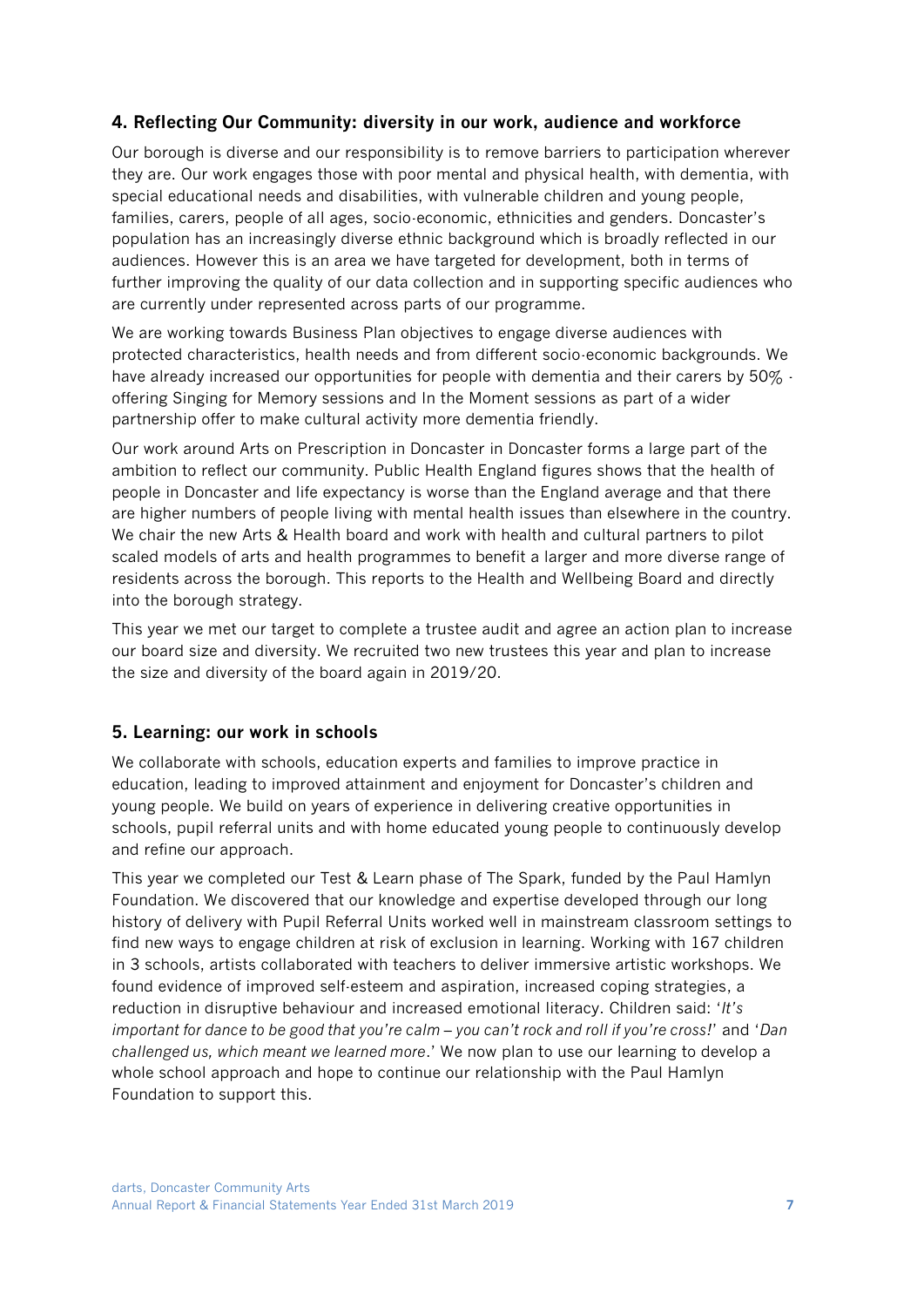Our Teaching in Role project completed this year. Funded by Doncaster Schools Forum, we worked with eight primary schools to improve reading and writing. Teaching in role is a welltested technique allowing the class teacher to step out of their usual role and take on an alternative character linked to a curriculum subject. As a result, we have seen evidence of improved speaking, listening and attainment in reading and writing for every child, increased enjoyment from children and more confident teachers using drama to teach literacy and other subjects. The results are significant with 100% of schools completing the programme reporting a positive change in the number of pupils meeting their age-related expectations and 86% of schools reporting an increase of pupils exceeding their age related expectations in reading and writing. "*Every single child was really keen to begin writing their own story and even the reluctant writers and the ones who may struggle to get ideas on paper created some good work*." – teacher.

We are collaborating with cultural partners Cast to deliver Art Explorers as part of Children and the Arts' UK-wide Start project. Designed to reach children who are missing out on creative and cultural education, Art Explorers provides access to high quality arts experiences that boost confidence, raise aspirations and help learning and development. 464 pupils and 45 teachers from four Doncaster schools have been involved this year and have enjoyed both artist-led workshops in their schools and visits to cultural venues. This year's highlight has been the opportunity to exhibit their work alongside that of professional illustrators within our Scribble, Doodle & Draw exhibition. Pupils were set a challenge to design their own superhero characters before creating 3D models of their character's heads out of plasticine. Teachers who accessed the CPD sessions said: "*A real fun but valuable session! The children will find the sequence of activities manageable, which will lead to an improvement in the standard of their work*." And "*Informative and practical, a very therapeutic session!*"

For the past seven years, darts has worked closely with Doncaster Music Service (DMS) to lead the Doncaster Music Education Hub (DMEH), a partnership held up by Arts Council England as a model of good practice. Amongst a packed programme of massed singing events, CPD for teachers, schoolchildren collaborating with professional musicians and access to professional performances, this year's highlight was definitely our pirate themed Sing and Sign event. Building on the Special School Sing of previous years, we have worked with partners at all five Doncaster Special Schools and Doncaster College to make the event bigger and better. 92 children and young people with a whole range of abilities created a repertoire of brand new songs with musicians Janet Wood and Jim Lunt. They were joined by 114 teachers and parents – all of whom were singing and Makaton signing throughout. We raised the roof with our huge rendition of Makaton Rocks!

darts is one of the founding members of EXPECT Youth: a proactive group of Doncaster based youth focused organisations committed to high quality youth provision across the borough. Programmes developed through EXPECT include our well-loved Tuesday Art Group at The Point for young people, the EXPECT Summer programme that engaged a total of 3462 children in 2018 and a number of Essential Life Skills based projects in schools.

As a Department of Education Opportunity Area, EXPECT Youth has worked with a wide range of Doncaster providers to offer pupils an array of activity designed specifically to increase essential lifeskills (ELS) to help them reach their potential. darts' artists have created three distinct programmes: ELS Drama – rehearsing real life situations to explore and develop behavioural responses, empathy, attitudes and perceived barriers, ELS Arts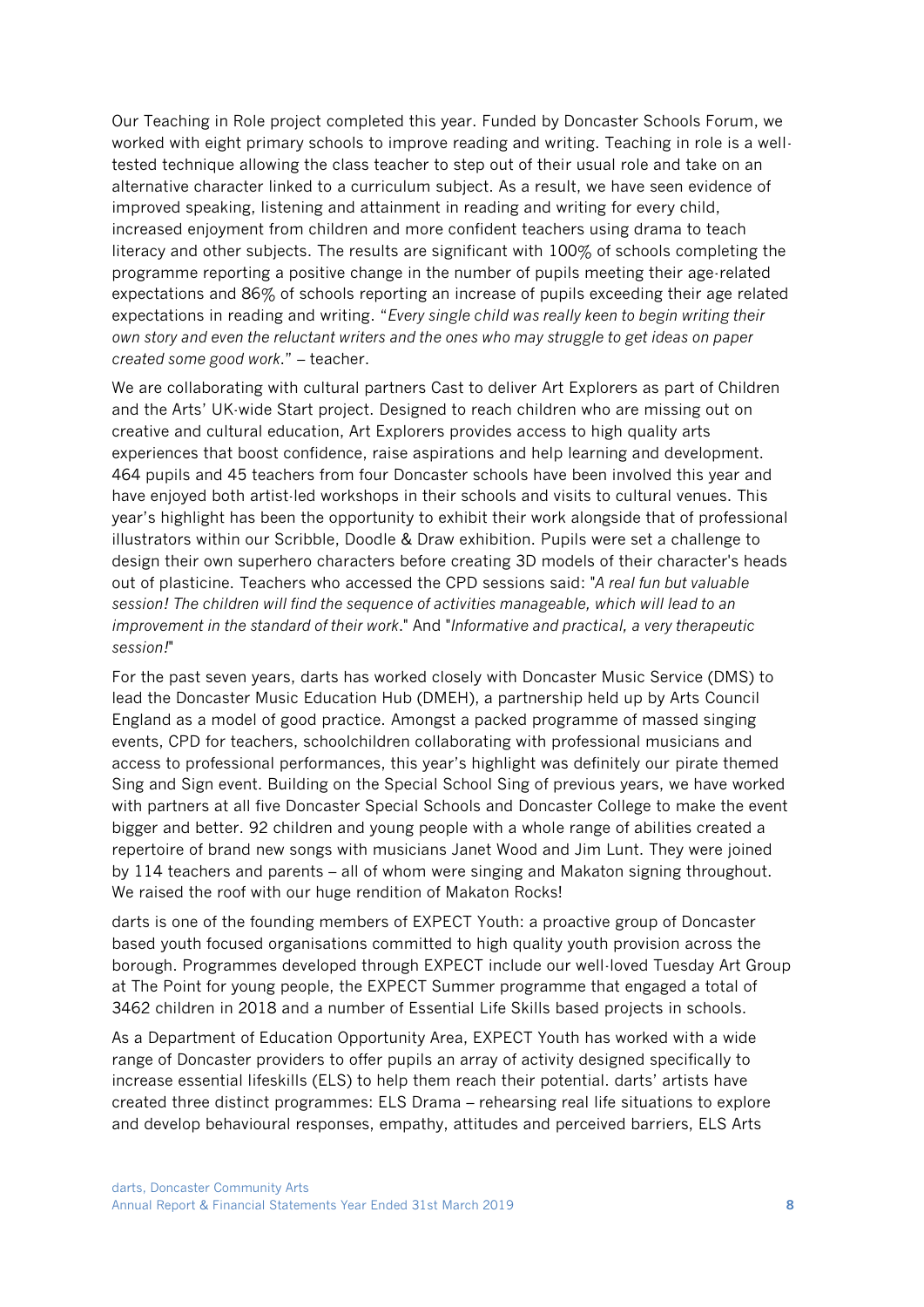Awards – part of the national scheme to inspire young people to grow their arts and leadership talents, develop key life skills through the arts and broaden horizons and ELS Transitions – collaborating with two Special Schools to develop independence and key life skills in sixth formers with special educational needs and disabilities. Overall, we've engaged over 491 pupils to date and seen amazing results, including young people becoming accomplish DJ's visiting the 02 Academy in Sheffield to practice their skills before delivering their own club event later this year at The Point.

# <span id="page-8-0"></span>**6. Aspiration: our work with children and young people with disabilities**

Our ambition is to provide high quality arts opportunities that are accessible to all of Doncaster's children and young people. Our aspiration is to harness the learning from almost 30 years of experience to offer a more consistent approach and offer that starts with Doncaster's Special Schools, builds trust and relationships with children and families and develops an increased core audience of families participating in creative activity at The Point.

Our All Aboard programme goes from strength to strength. Funded by BBC Children in Need and local special schools, we provide creative opportunities for children with profound and severe disabilities at after-school and holiday sessions. Of the 29 tracked children 27 made progress in their ability to make independent choice, to communicate and have increased aspiration. Children have been immersed in music, music tech and visual arts with our team of professional artists. Artist have planned bespoke sessions to ensure every child can access regardless of their abilities and individual barriers to engagement.

At The Point, families have been attending workshops together, with artist designing accessible activities for young people with disabilities to get stuck into along with parents, carers and siblings. From creating willow lanterns to microbe inspired movement and dance, the response has been consistently positive: '*It's very important for us [to be able to come to The Point and take part in these activities] because my son doesn't show much interest in doing practical things – he spends a lot of time indoors on his computer so it's nice to get him out and into an environment where we feel safe and not judged by anything that he does*.'

This year we ran our first ever inclusive family festival to attracting more of the children and young people we work with in special schools to our central building. #PointFEST offered live music, a glow in the dark sensory playground, DJ workshops and silent disco. We attracted a diverse audience of over 300 enthusiastic punters: *"Amazing festival today, my son absolutely loved it!"* 

The second year of our Youth Music funded 'We Speak Music' project was packed full of music-making, signing and singing. Teachers and support staff from Doncaster's Special Schools work collaboratively with our musicians to increase pupil voice, choice and independence through the use of music and Makaton. This year we delivered 215 creative workshops and worked with 223 pupils with disabilities, including those with profound and complex needs. Teachers tell us that pupils have increased their working knowledge of Makaton signs, reinforcing their core vocabulary and expanding subject/topic specific vocabulary base. Pupils are more actively involved in the musical performance aspect and more willing to participate in unfamiliar activities. The sessions give students social experiences and social skills with a wider range of adults. They also benefit from opportunities to go on performance trips that allow them to experience the wider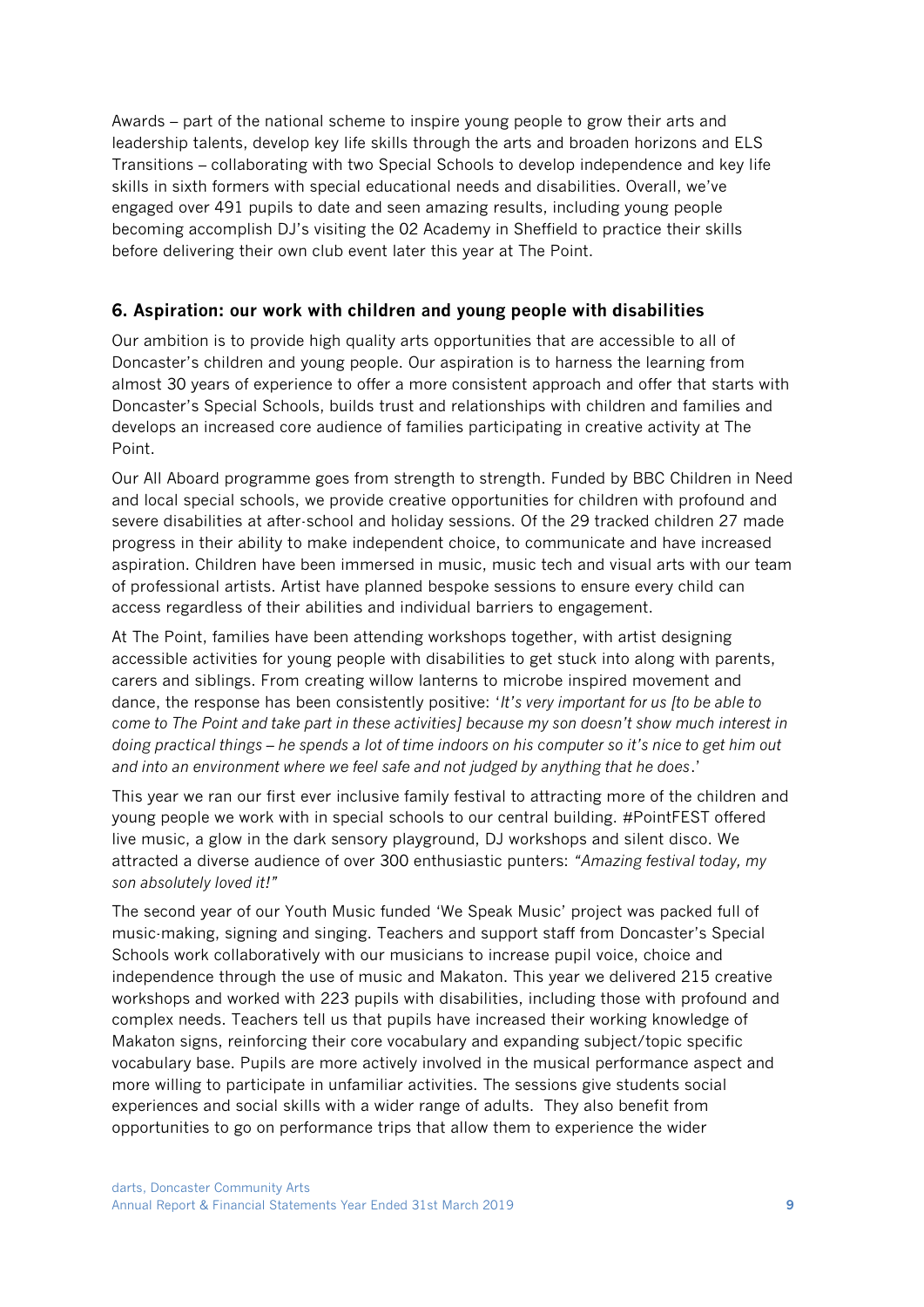community and perform to a range people in new environments. Young people have also been completing their national Arts Award qualifications. Overall, 188 children and young people achieved Arts Awards through darts last year.

### <span id="page-9-0"></span>**7. Resilience: our work with vulnerable children and young people**

We want to provide Doncaster's young people with opportunities to try new things, challenge themselves, be brave and ultimately become more emotionally resilient. Our programme offers non-traditional progression routes at The Point and in communities to support and sustain good mental health and wellbeing in children and young people and facilitate children and young people to develop coping mechanisms, improve their social and personal skills and become more resilient over time.

We completed our Big Lottery Funded Talent Match programme this year. The final conference was a celebration of South Yorkshire's achievements within this national programme funded by the National Lottery Community Fund. Since the start, our Talent Match Coach has worked with 107 18-24 year olds with multiple barriers who are furthest away from employment; supporting them to grow the confidence, social skills and strategies to move towards employment, volunteering and formal and informal education and training. Over the past year, we have seen an increase in confidence in participants – many of whom have been through incredibly challenging circumstances, and now feel better able to cope with daily challenges. Participants have begun a shift from the assumption that they are not employable, to increased feelings of self-belief and recognition that some form of work could have a positive effect on their mental health.

One to one coaching and our new Rehearsal for Life group sessions have made significant changes in the way people perceive themselves and their life chances. Successes include 40 completing basic skills training, 37 completing formal education, 23 undertaking volunteering, 18 undertaking work placements and 26 securing employment. As a key player in the Talent Match Sheffield City Region partnership programme, we have been shortlisted for the Employment Related Services Association's (ERSA) national Youth Employment Award in the 2019 Employability Awards. The Youth Employment category celebrates the achievements of employment services providers who have demonstrated exceptional commitment in delivering employment services for young adults – the results will be out in the summer of 2019.

Our success within South Yorkshire resulted in being awarded further funds as one of only two specialist support providers to continue working with 20 clients whose needs are highest. Through Legacy 6 we continue providing one to one support and progression opportunities as well as delivering our Rehearsal for Life course across South Yorkshire.

Rehearsal for Life was developed in response to a need highlighted by staff who saw a gap in provision for young people to test out their social skills, behaviours and responses in real life situations. Drama practitioner Val Holland developed the approach based on her broad experience in applied drama and psychodrama, creating a safe environment in which participants can talk to each other, discuss things, be honest and be themselves. Participants experience many barriers including Autism, social anxiety, learning disability, trauma, hearing impairments, long term health conditions or even trouble sleeping. Impacts have been surprising – a mix of role play, games, working together, power posing, breathing, positive affirmations, practicing short presentations and the chance to be able to imagine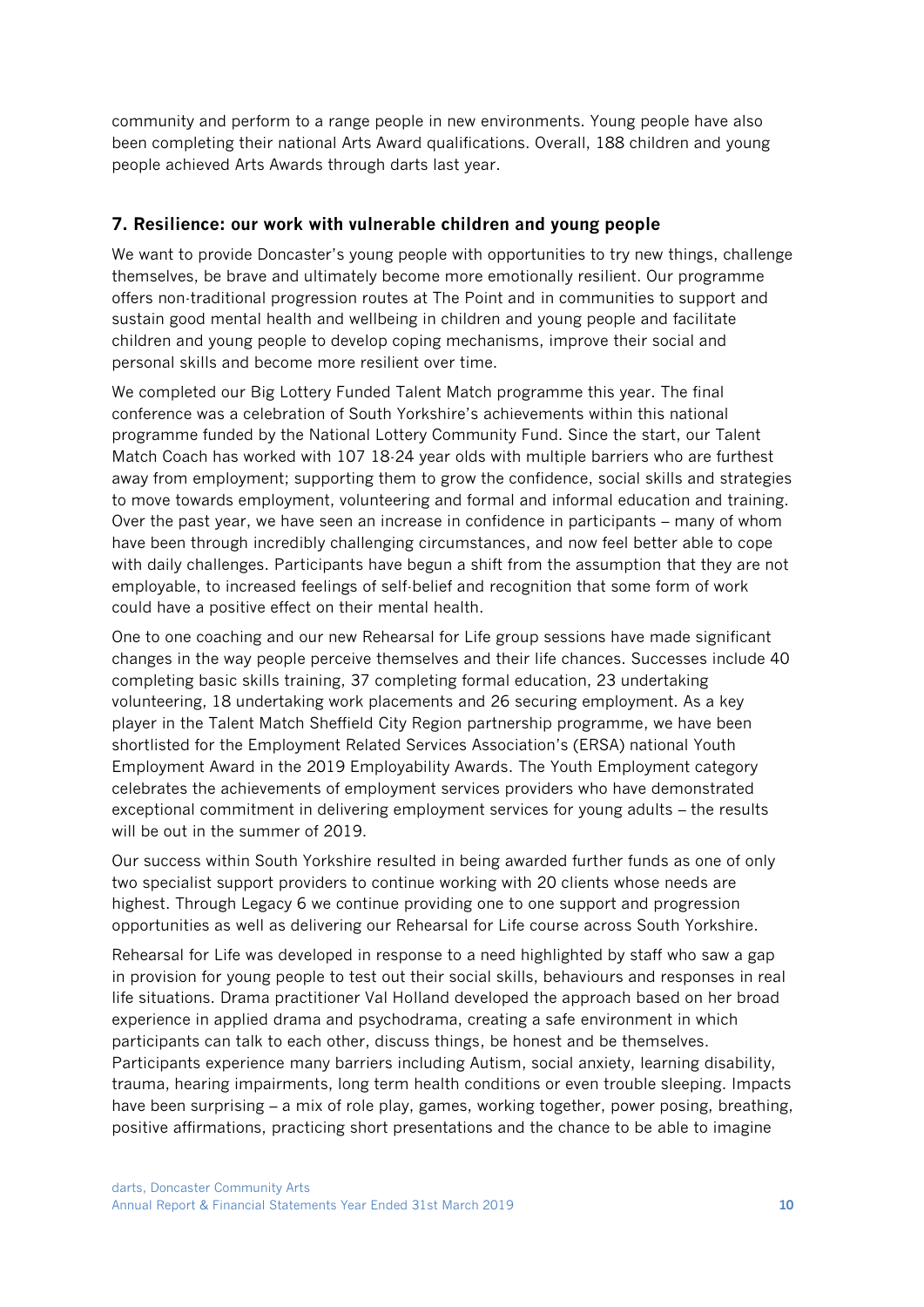where you want to be have given participants a new focus and a greater ability to respond positively to and with others.

# <span id="page-10-0"></span>**8. Recovery: our work with adults experiencing mental health issues**

We deliver a wide range of projects for adults facing multiple barriers. Our experience in delivering to the Health and Social Care agenda informs the way we co-design programmes and actively collaborate with participants and artists so that we respond to local and individual need. Our aim is to build emotional resilience and good mental health in Doncaster's adult residents, facilitating them to increase their confidence and self-esteem and build coping strategies to break down barriers faced on a daily basis.

Our Creative Directions programme is in its sixth year and continues to result in positive impacts for Doncaster residents with mild, moderate and severe mental health issues. The approach offers choice, a safe and friendly environment, time for socialising and progression and a focus on positive affirmation: there is no 'right' or 'wrong' and people experience success on a weekly basis. Funding is secured from Reaching Communities (National Lottery Community Fund) for a further three years for the provision at The Point. Recent findings show that 93% of participants feel that they are making friends, 77% say they are coping well with problems, 85% say they are feeling good about themselves and 59% say they have been less reliant on their GP or other health professionals.

Using the Creative Directions approach, we have now secured one of only three national Music Challenge Fund Grants from Spirit of 2012. This is to deliver a folk specific music programme in two community locations: Edlington and Askern over the next three years. As with Creative Directions, we will work closely with Doncaster Social Prescribing Service, RDaSH (NHS mental health trust) and the GP Alliance to encourage referrals into the programme, as well as encouraging those without a mental health diagnosis to self-refer.

As members (and Chair) of the Doncaster Arts & Health Board, we have secured Clinical Commissioning Group funding for Doncaster to further pilot arts on prescription approaches along with other cultural partners. darts, Cast and Heritage Doncaster will deliver two years of activity in the community of Mexborough, testing a range of art forms and heritage based interventions whilst embedding ourselves within a specific location. This will be supported by a commissioned piece of academic research with AWRC (Sheffield Hallam University) to draw together a robust evidence base to encourage mainstreaming of arts on prescription across the borough.

# <span id="page-10-1"></span>**9. Living Well: our work with those living with long term health conditions**

Our ambition is to improve the lives of those with long-term health conditions and their carers in response to the increasing needs of Doncaster residents. We are particularly building on a wealth of successful projects with adults with dementia, as well as carers with a whole range of caring responsibilities.

Singing for Memory provides a safe space for people with dementia and their family carers to make friends, have fun, sing songs they know and write new ones. Professional musicians lead the session, making the most of people's talents and ensuring there's also time to drink tea, chat, share stories and celebrate achievements. For the family members and carers, it's a vital opportunity to meet with a network of others in similar situations and this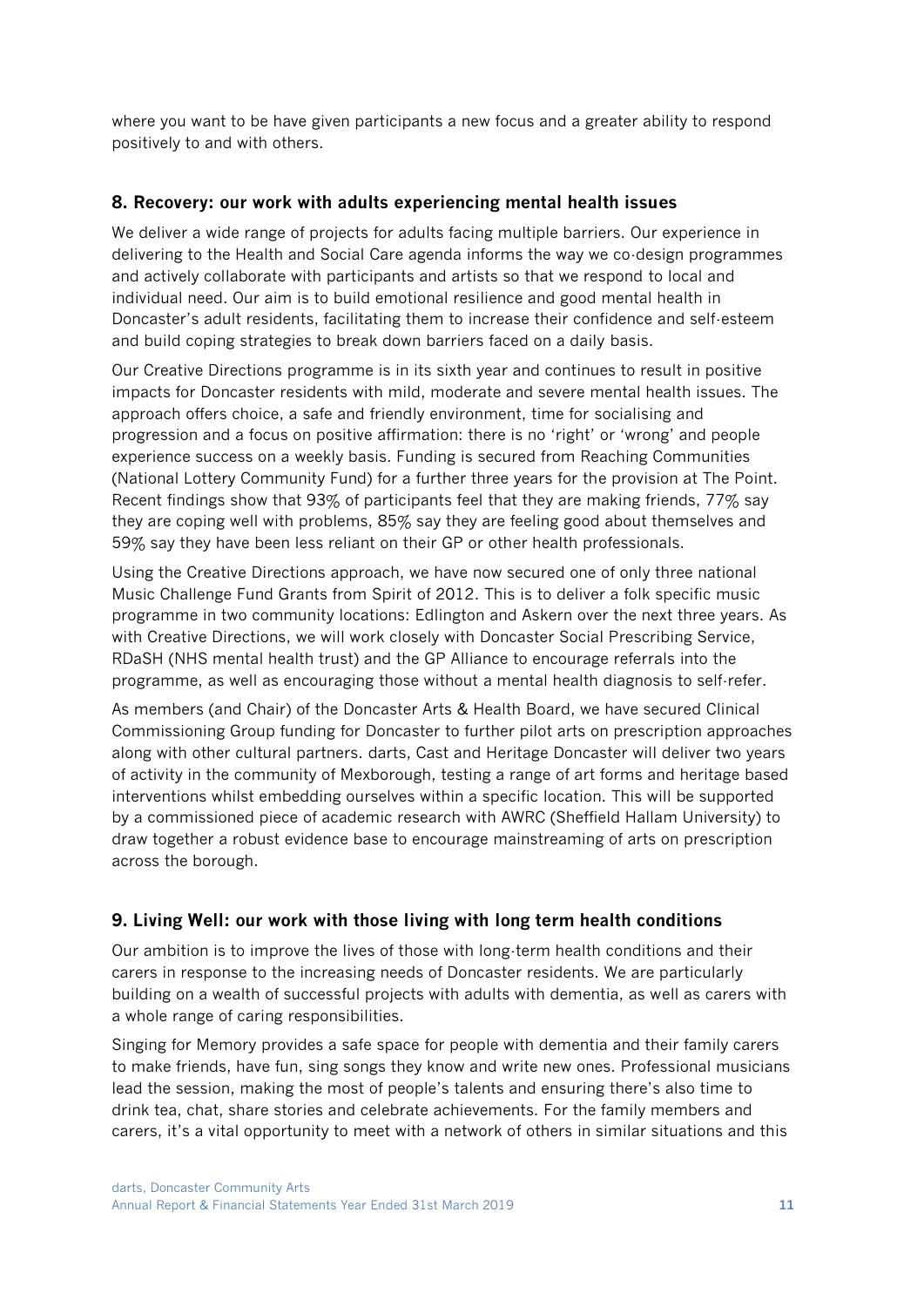leads to reduced isolation and a greater sense of connectedness at a challenging time. Singing for Memory is different to other dementia focused activity – it responds to the interests and talents of those in the room and encourages active creativity and input rather than passive singalongs.

This year the group has had the additional opportunity of working with poet and broadcaster, Ian McMillan, to create a new repertoire of songs around memory for the Quirky Choir to perform as part of their  $20<sup>th</sup>$  anniversary. Singing for Memory was nominated in the Doncaster Dementia Awards and won the 2018 Highly Commended Award for Contribution from a Group or Organisation. Two of our volunteers represented the group at a lovely afternoon tea event and celebration.

In the Moment is a new initiative that builds in what we have learnt from our wealth of experience in delivering arts for dementia, but is a collaborative approach to increase the dementia friendly offer in Doncaster's Cultural Quarter. In partnership with Cast Performance Venue, Heritage Doncaster and Home Instead, In the Moment offers a range of activity specifically designed for those with dementia and their carers. The programme is enhanced by staff training and changes to each venue to ensure audiences have the best welcome when they visit and feel able to keep engaging long term. We are in the early stages of delivery, but our sessions around music and playfulness have had a tremendous response and we have seen so much talent and joy in the room!

Our Dance On programme for inactive older people has gathered pace this year. We have already engaged 297 Doncaster residents in dance as a fun, motivating and social activity proven to improve health and wellbeing. Participant numbers and new community-based groups increase by the week and we currently have eight groups running across the borough. Dance On is a partnership project with One Dance UK, Yorkshire Dance and researchers at Leeds University, funded by Sport England.

Participants have told us that engaging in the sessions has had a hugely positive impact both on their health and general happiness: "The music really gets you going!", "Gentle Movement that anyone can do." and "You can just be yourself in this class". Our Dance On Social was a great success, with a huge crowd of dancers having a boogie to Northern Soul, Motown plus all the classics. Those who came said: "*Absolutely brilliant. Lovely to see so many people enjoying themselves*.", "*Beautifully inclusive. So lovely to see everyone happy*." and "*I had a dance and met a lot of nice people. It was really good fun*."

Quirky Choir reached an amazing milestone this year – twenty years of joyful singing and camaraderie! Formed to launch the opening of The Point in 1998, the choir has gone from strength to strength with around 50 people from all walks of life coming together every week to sing a huge repertoire of pieces. The Choir was successful in securing Arts Council funding for Quirkus, a special year of celebratory activity both to challenge artistic director, Janet Wood, and the choir, and to raise the profile of the group. Professional artists Luke Carver Goss, Ian McMillan, Hayley Youell, Nick Lewis and Lucky Moyo worked with choir members and community groups to create an amazing new repertoire of songs that were performed across Doncaster over the year. The celebration culminated in an interactive digital exhibition at The Point with photographs by James Mulkeen, a fantastic film by Jim Lockey and a final performance at The Dome.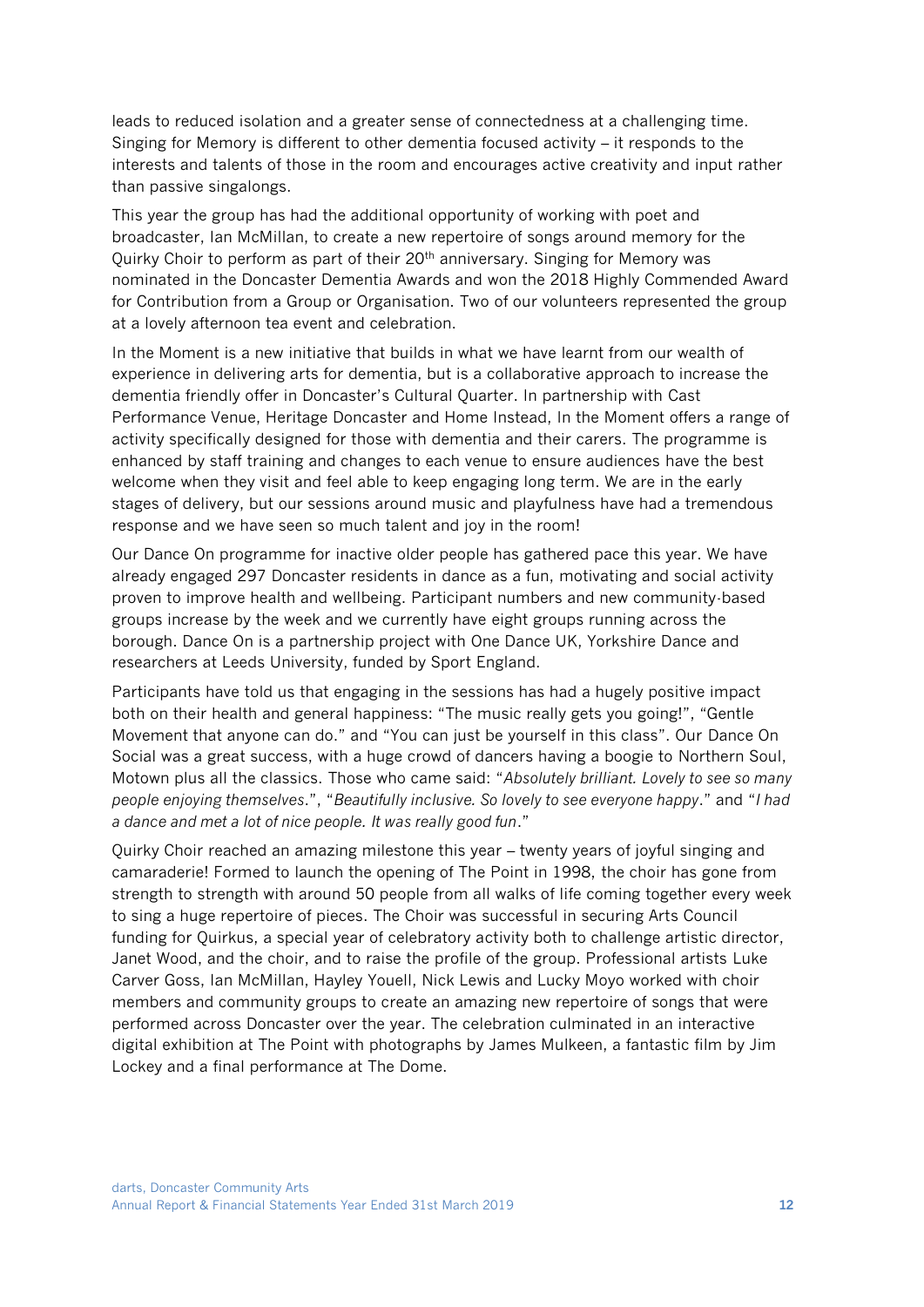#### <span id="page-12-0"></span>**Governing Document**

The organisation is a charitable company limited by guarantee, incorporated on the 29 February 1996 and registered as a charity on 15 July 1996. The company was established under a Memorandum of Association which established the objects and powers of the charitable company and is governed under its Articles of Association (as amended 3 August 2011). In the event of the company being wound up the members are required to contribute an amount not exceeding £1. Reference and administrative details are shown in the schedule of members of the board and professional advisers above.

#### **Public Benefit**

The charity is a public benefit entity. The trustees have considered the Charity Commission guidance on public benefit when approving the charity's aims, objectives and future plans. The trustees also confirm that they have complied with the duty in Section 4 of the Charities Act 2006. The activities and future plans described in detail above deliver positive change for a large number of individuals and communities across the local area. Furthermore our role as an advocate for the role of the arts in challenging social circumstances conveys a wider benefit to arts and public service professionals and organisations across the country.

#### **Trustee Recruitment**

The trustees, who are also directors of the company, as the Board of Trustees manage the company. The trustees regularly review membership in the light of skills and experience required and available. This review forms the basis of on-going recruitment through local networks and regional agencies.

#### **Risk Management**

The trustees have examined the major strategies, business and operational risks, which the charity faces and confirm that systems have been established to mitigate the significant risks. The principle risks arise from reliance on grants and other external funds.

#### **Trustee Induction and Training**

New trustees undertake an induction process briefing them on their legal obligations under charity and company law, the content of the Memorandum and Articles of Association, the board and decision making processes, the business plan, current activity and recent financial performance of the charity. Where appropriate, trustees attend training to assist them with the role. Trustees are also encouraged to visit projects to get a better understanding of the work.

#### **Management**

The day to day management of the organisation is delegated to the Chief Executive, Duncan Robertshaw.

#### **Key Management Remuneration**

The remuneration of the Chief Executive and key management personnel is determined by the Board of Trustees. An annual salary review is conducted for the company taking into account inflation and individual reviews are conducted periodically as a result of changes in responsibility.

#### **Fund Raising**

The charity does not engage a professional fund-raiser or commercial participator in carrying out fund raising activities from the public. Fund raising from the general public is not material in relation to the charities total income.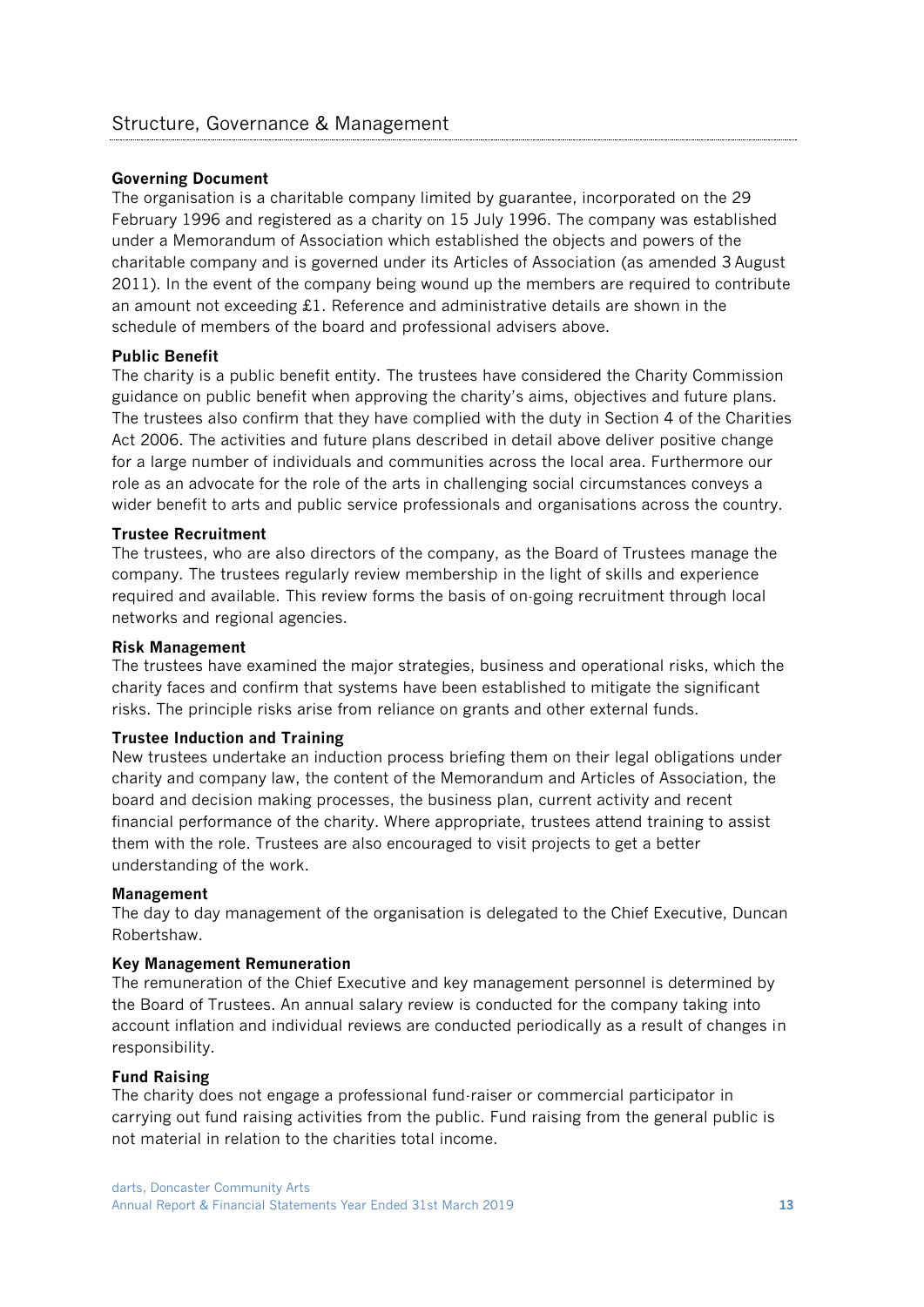#### **Good Governance**

darts has adopted the principles of the Charity Governance Code, a practical tool developed to help trustees achieve exemplary leadership and governance through continuing selfassessment and improvement.

# <span id="page-13-0"></span>Financial Review

With a series of successful fundraising campaigns together with continued growth in our trading activity, income grew to £1,055,788 (2018: £993,353). Costs increased to £1,033,031 (2018: £964,243) as a result of increased frontline delivery. Our ongoing programme of cost reductions meant support costs reduced 7% against last year. Overall the charity recorded a surplus of just over  $2\%$ : £22,757 (2018: £29,110).

# **Reserves Policy**

The trustees have reviewed the charity's needs for reserves and have identified three key risk factors:

- 1. Exceptional repairs and long term maintenance items for The Point.
- 2. Working capital to develop new activity and sustain activity funded in arrears.
- 3. Continuing short term nature of contracts and funding agreements and high level of risk and uncertainty in all areas of activity.

As a result, the trustees have identified three corresponding values for the unrestricted reserves target:

- 1. Reserves to the value of 10% of the net book value of The Point to cover exceptional repairs and long term maintenance.
- 2. Working capital to cover 50% operating costs over one quarter.
- 3. Sufficient capital to sustain core activity over one quarter.

At forecast levels of activity this places the reserves requirement at £399,767 for the year ahead (2018: £376,939). Current levels of unrestricted general funds held as net current assets are £424,695 (2018: £416,554). The Trustees have reviewed and are satisfied with the current level of reserves.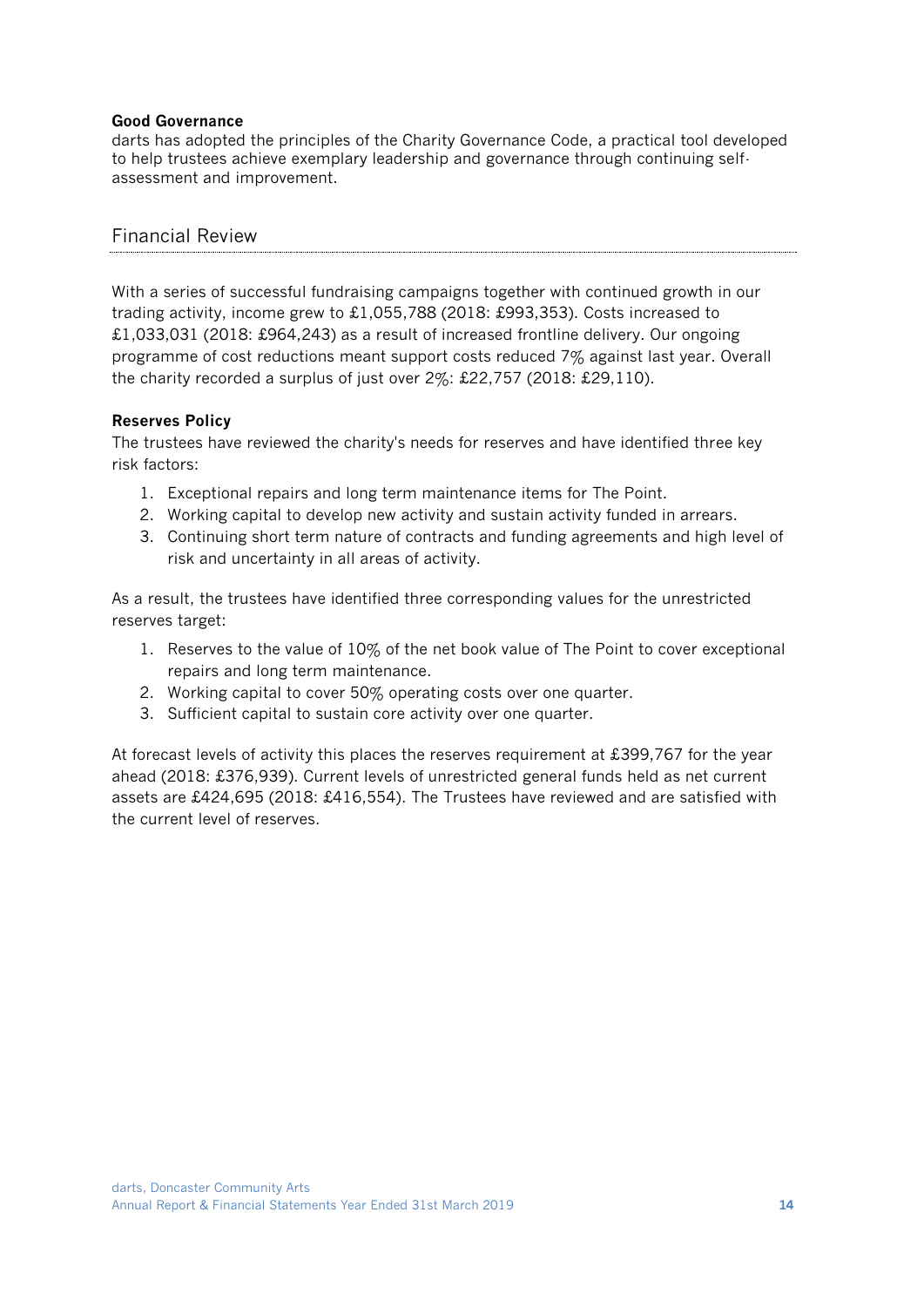<span id="page-14-0"></span>The trustees are responsible for preparing the trustees' annual report and the financial statements in accordance with applicable law and United Kingdom Accounting Standards (United Kingdom Generally Accepted Accounting Practice).

Company law requires the trustees to prepare financial statements for each financial year. Under company law the trustees must not approve the financial statements unless they are satisfied that they give a true and fair view of the state of affairs of the charity and of the incoming resources and application of resources, including its income and expenditure, of the charity for the year. In preparing those financial statements the trustees are required to:

- select suitable accounting policies and then apply them consistently;
- observe the methods and principles in the Charities SORP;
- make judgments and accounting estimates that are reasonable and prudent;
- prepare the financial statements on the going concern basis unless it is inappropriate to presume that the charity will continue in business.

The trustees are responsible for keeping adequate accounting records that are sufficient to show and explain the charity's transactions and disclose with reasonable accuracy at any time the financial position of the charity and enable them to ensure that the financial statements comply with the requirements of the Companies Act 2006. They are also responsible for safeguarding the assets of the charity and hence for taking reasonable steps for the prevention and detection of fraud and other irregularities.

The trustees are responsible for the maintenance and integrity of the corporate and financial information included on the charity's website. Legislation in the United Kingdom governing the preparation and dissemination of the financial statements and other information included in annual reports may differ from legislation in other jurisdictions.

# **Provision of information to auditor**

So far as each of the trustees is aware at the time the report is approved:

- there is no relevant audit information of which the company's auditor are unaware, and
- the trustees have taken all steps that they ought to have taken to make themselves aware of any relevant audit information and to establish that the auditor is aware of that information.

The report of the trustees has been prepared in accordance with the special provisions relating to companies, subject to the small companies regime within part 15 of the Companies Act 2006.

This report was approved by the board on 8<sup>th</sup> August 2019 and signed on its behalf.

Ann Wallis, Chair of Trustees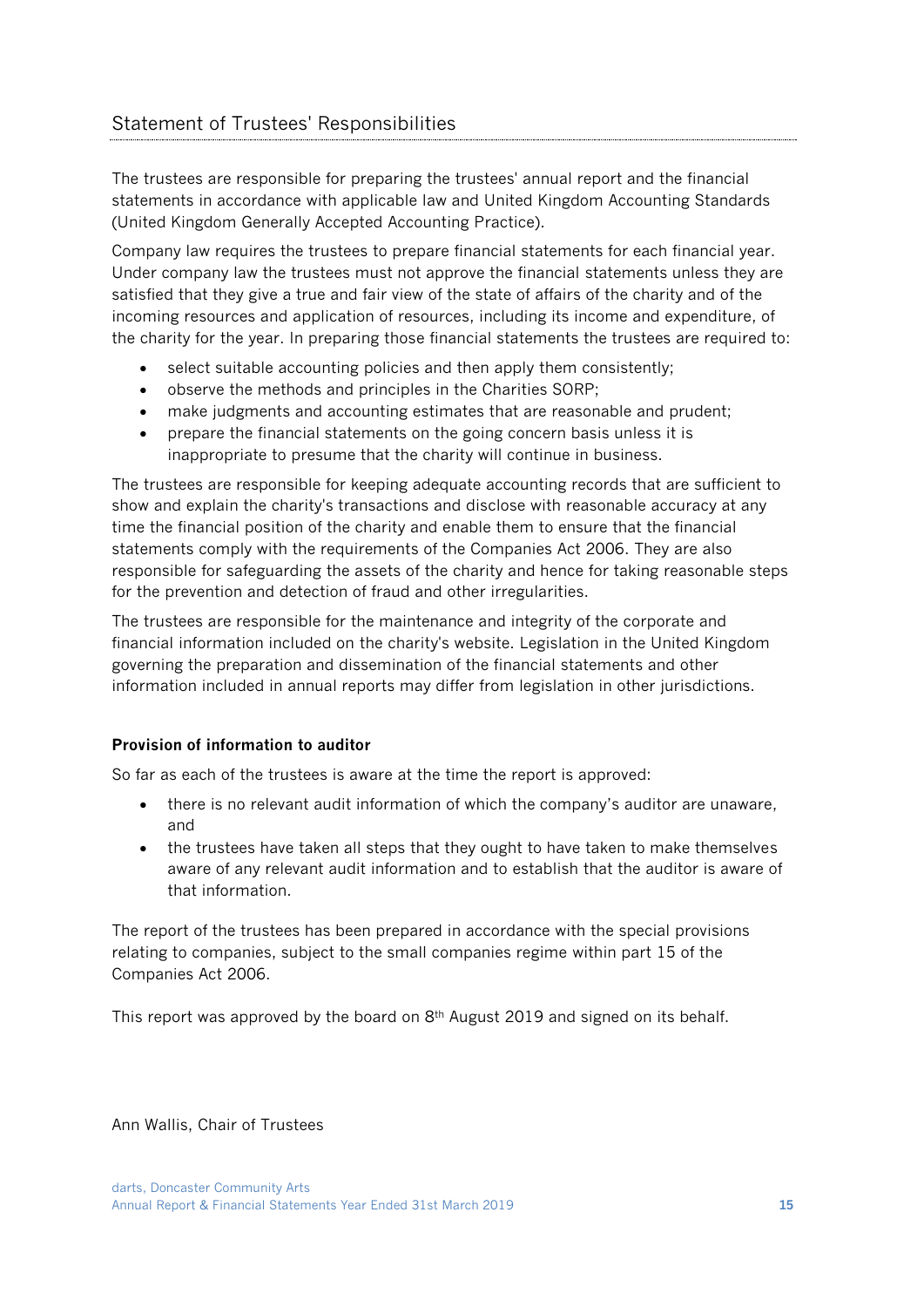# <span id="page-15-0"></span>**Opinion**

We have audited the financial statements of darts Doncaster Community Arts(the 'charitable company') for the year ended 31 March 2019 which comprise the Statement of Financial Activities, the Balance Sheet, the Cash Flow Statement and notes to the financial statements, including a summary of significant accounting policies. The financial reporting framework that has been applied in their preparation is applicable law and United Kingdom Accounting Standards including Financial Reporting Standard 102 The Financial Reporting Standard applicable in the UK and Republic of Ireland (United Kingdom Generally Accepted Accounting Practice).

In our opinion the financial statements:

- give a true and fair view of the state of the charitable company's affairs as at 31 March 2019 and of its incoming resources and application of resources, including its income and expenditure, for the year then ended;
- have been properly prepared in accordance with United Kingdom Generally Accepted Accounting Practice; and
- have been prepared in accordance with the requirements of the Companies Act 2006.

# **Basis for opinion**

We conducted our audit in accordance with International Standards on Auditing (UK) (ISAs (UK)) and applicable law. Our responsibilities under those standards are further described in the Auditors responsibilities for the audit of the financial statements section of our report. We are independent of the charitable company in accordance with the ethical requirements that are relevant to our audit of the financial statements in the UK, including the FRC's Ethical Standard, and we have fulfilled our other ethical responsibilities in accordance with these requirements. We believe that the audit evidence we have obtained is sufficient and appropriate to provide a basis for our opinion.

# **Conclusions relating going concern**

We have nothing to report in respect of the following matters in relation to which the ISAs (UK) require us to report to you where:

- the trustees' use of the going concern basis of accounting in the preparation of the financial statements is not appropriate; or
- the trustees have not disclosed in the financial statements any identified material uncertainties that may cast significant doubt about the charitable company's ability to continue to adopt the going concern basis of accounting for a period of at least twelve months from the date when the financial statements are authorised for issue.

# **Other information**

The trustees are responsible for the other information. The other information comprises the information included in the annual report, other than the financial statements and our Report of the Independent Auditors thereon. Our opinion on the financial statements does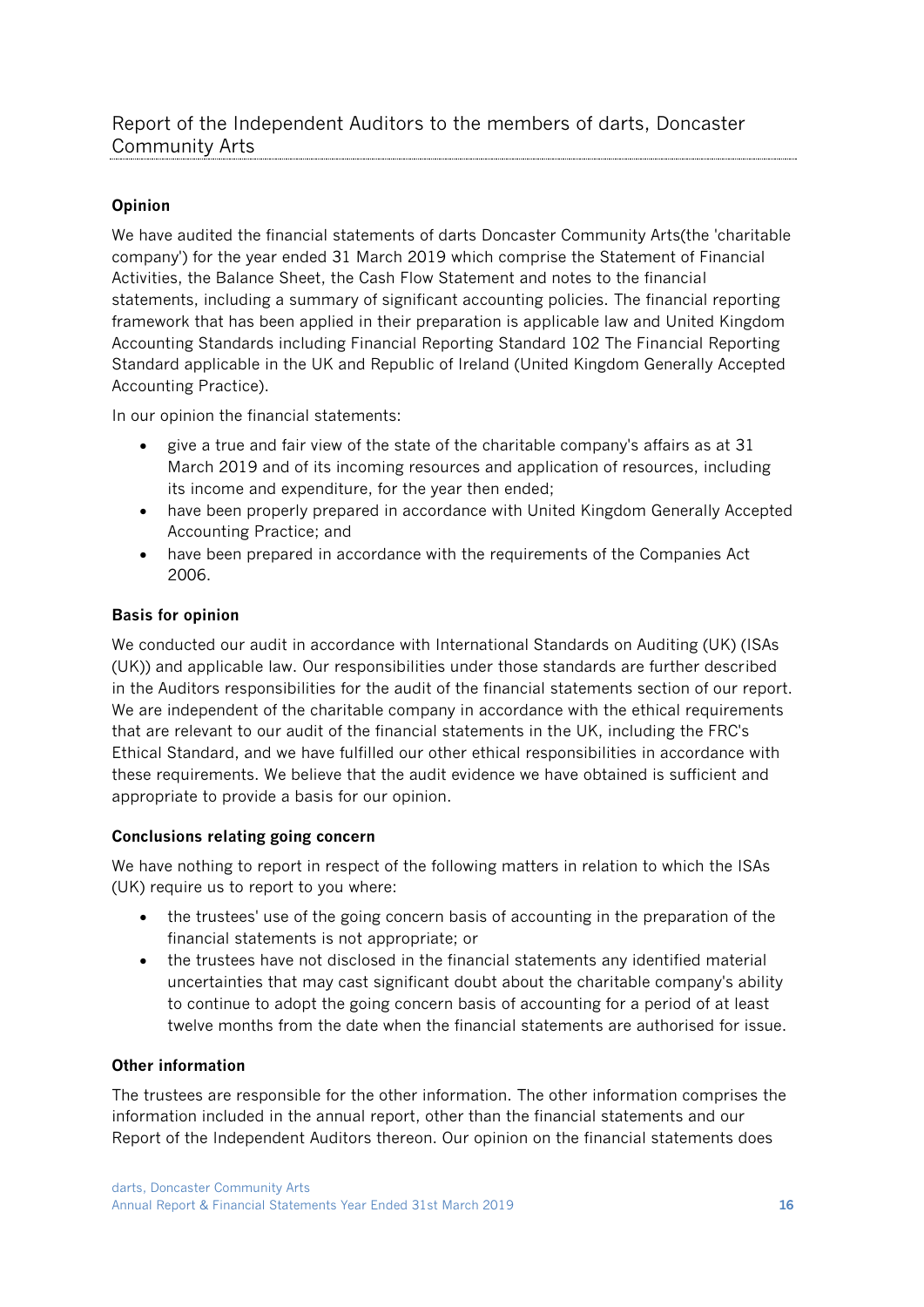not cover the other information and, except to the extent otherwise explicitly stated in our report, we do not express any form of assurance conclusion thereon.

In connection with our audit of the financial statements, our responsibility is to read the other information and, in doing so, consider whether the other information is materially inconsistent with the financial statements or our knowledge obtained in the audit or otherwise appears to be materially misstated. If we identify such material inconsistencies or apparent material misstatements, we are required to determine whether there is a material misstatement in the financial statements or a material misstatement of the other information. If based on the work we have performed, we conclude that there is a material misstatement of this other information we are required to report that fact.

We have nothing to report in this regard.

# **Opinion on other matters prescribed by the Companies Act 2006**

In our opinion, based on the work undertaken in the course of the audit:

- the information given in the Report of the Trustees (incorporating the director's report) for the financial year for which the financial statements are prepared is consistent with the financial statements; and
- the directors' report has been prepared in accordance with applicable legal requirements.

### **Matters on which we are required to report by exception**

In the light of the knowledge and understanding of the charitable company and its environment obtained in the course of the audit, we have not identified material misstatements in the director's report..

We have nothing to report in respect of the following matters where the Companies Act 2006 requires us to report to you if, in our opinion:

- adequate accounting records have not been kept or returns adequate for our audit have not been received from branches not visited by us; or
- the financial statements are not in agreement with the accounting records and returns; or
- certain disclosures of trustees' remuneration specified by law are not made; or
- we have not received all the information and explanations we require for our audit; or
- the trustees were not entitled to prepare the financial statements in accordance with the small companies regime and take advantage of the small companies exemption in preparing the directors report.

# **Responsibilities of trustees**

As explained more fully in the Statement of Trustees Responsibilities, the trustees (who are also the directors of the charitable company for the purposes of company law) are responsible for the preparation of the financial statements and for being satisfied that they give a true and fair view, and for such internal control as the trustees determine is necessary to enable the preparation of financial statements that are free from material misstatement, whether due to fraud or error.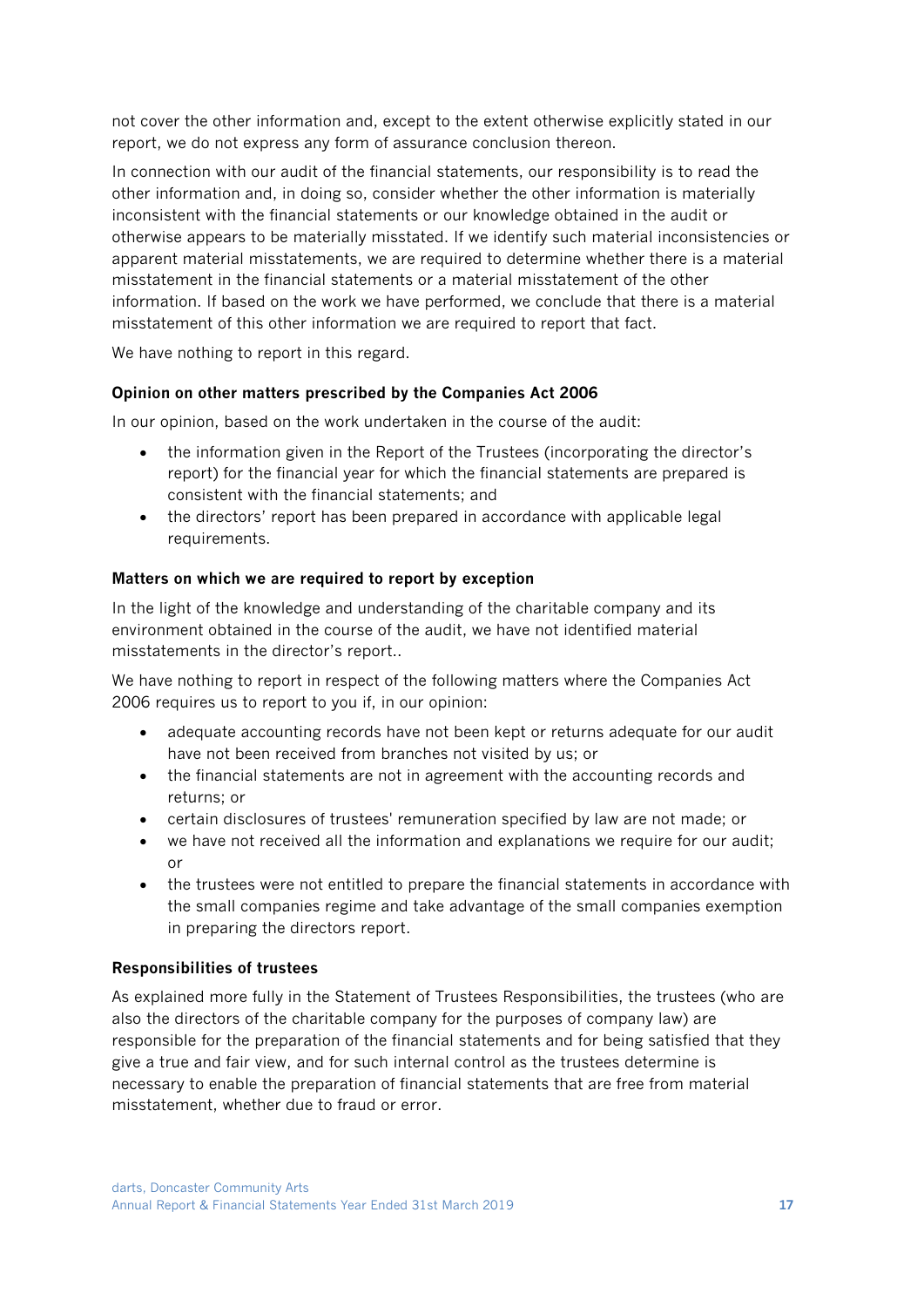In preparing the financial statements, the trustees are responsible for assessing the charitable company's ability to continue as a going concern, disclosing, as applicable, matters related to going concern and using the going concern basis of accounting unless the trustees either intend to liquidate the charitable company or to cease operations, or have no realistic alternative but to do so.

#### **Auditor's responsibilities for the audit of the financial statements**

Our objectives are to obtain reasonable assurance about whether the financial statements as a whole are free from material misstatement, whether due to fraud or error, and to issue a Report of the Independent Auditors that includes our opinion. Reasonable assurance is a high level of assurance, but is not a guarantee that an audit conducted in accordance with ISAs (UK) will always detect a material misstatement when it exists. Misstatements can arise from fraud or error and are considered material if, individually or in the aggregate, they could reasonably be expected to influence the economic decisions of users taken on the basis of these financial statements.

A further description of our responsibilities for the audit of the financial statements is located on the Financial Reporting Council's website at

www.frc.org.uk/auditorsresponsibilities. This description forms part of our Report of the Independent Auditors.

### **Use of our report**

This report is made solely to the charitable company's members, as a body, in accordance with Chapter 3 of Part 16 of the Companies Act 2006. Our audit work has been undertaken so that we might state to the charitable company's members those matters we are required to state to them in a Report of the Auditors and for no other purpose. To the fullest extent permitted by law, we do not accept or assume responsibility to anyone other than the company and the charitable company's members as a body, for our audit work, for this report, or for the opinions we have formed.

Steven Pepper FCA (Senior Statutory Auditor)

for and on behalf of Allotts Business Services Ltd, Statutory Auditor Chartered Accountants Sidings Court Lakeside Doncaster South Yorkshire DN4 5NU

Date: .............................................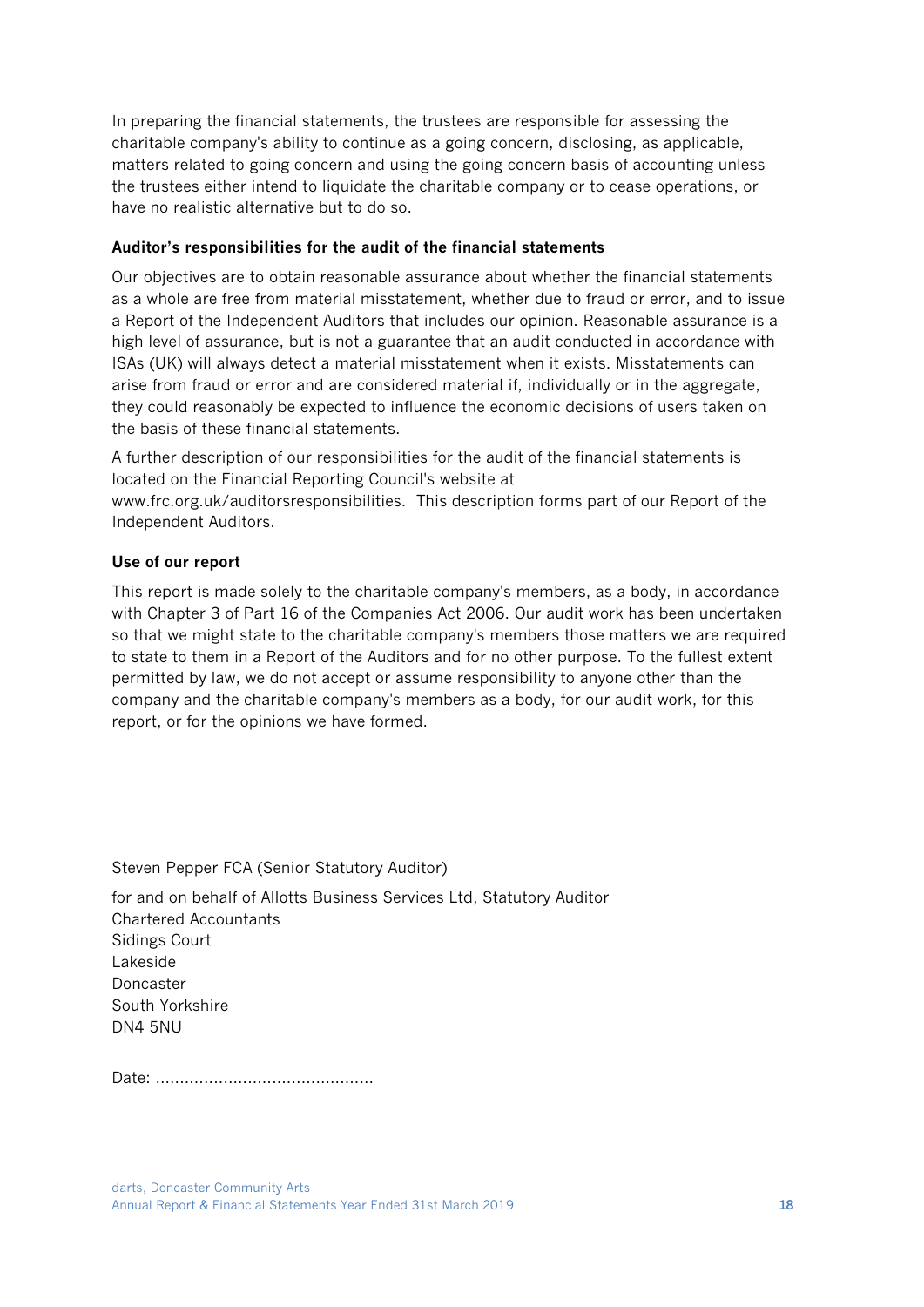# <span id="page-18-0"></span>Statement of Financial Activities

Incorporating the income and expenditure account for the year ending 31st March 2019

|                                      | <b>Notes</b> | Unrestricted<br><b>Funds</b> | Restricted<br>Funds | <b>Total 2019</b> | <b>Total 2018</b> |
|--------------------------------------|--------------|------------------------------|---------------------|-------------------|-------------------|
|                                      |              |                              |                     |                   |                   |
| Donations & Legacies                 | 3            | 2,610                        |                     | 2,610             | 1,714             |
| Income from other Trading activities | 4            | 126,249                      |                     | 126,249           | 106,259           |
| Income from Investments              | 5            | 5,705                        |                     | 5,705             | 5,246             |
| Income from Charitable activities    | 6            | 343,672                      | 577,552             | 921,224           | 880,134           |
|                                      |              |                              |                     |                   |                   |
| TOTAL INCOME                         |              | 478,236                      | 577,552             | 1,055,788         | 993,353           |
|                                      |              |                              |                     |                   |                   |
| Expenditure on Charitable activities | 8            | (375, 431)                   | (579, 966)          | (955, 397)        | (899, 867)        |
| Expenditure on Raising Funds         | 9            | (77, 634)                    |                     | (77, 634)         | (64, 376)         |
|                                      |              |                              |                     |                   |                   |
| TOTAL EXPENDITURE                    |              | (453,065)                    | (579, 966)          | (1,033,031)       | (964, 243)        |
|                                      |              |                              |                     |                   |                   |
| NET INCOME/ (EXPENDITURE)            | 11           | 25,171                       | (2, 414)            | 22,757            | 29,110            |
|                                      |              |                              |                     |                   |                   |
| NET (EXPENDITURE)/INCOME             |              | 25,171                       | (2, 414)            | 22,757            | 29,110            |
|                                      |              |                              |                     |                   |                   |
| Transfers between Funds              | 12           | 148,735                      | (148, 735)          |                   |                   |
|                                      |              |                              |                     |                   |                   |
| <b>BALANCE AFTER TRANSFERS</b>       |              | 173,906                      | (151, 149)          | 22,757            | 29,110            |
|                                      |              |                              |                     |                   |                   |
| RECONCILIATION OF FUNDS              |              |                              |                     |                   |                   |
| Total funds brought forward          |              | 636,859                      | 184,738             | 821,597           | 792,487           |
| TOTAL FUNDS CARRIED FORWARD          |              | 810,765                      | 33,589              | 844,354           | 821,597           |

All of the above amounts relate to continuing activities. The notes below form part of these financial statements.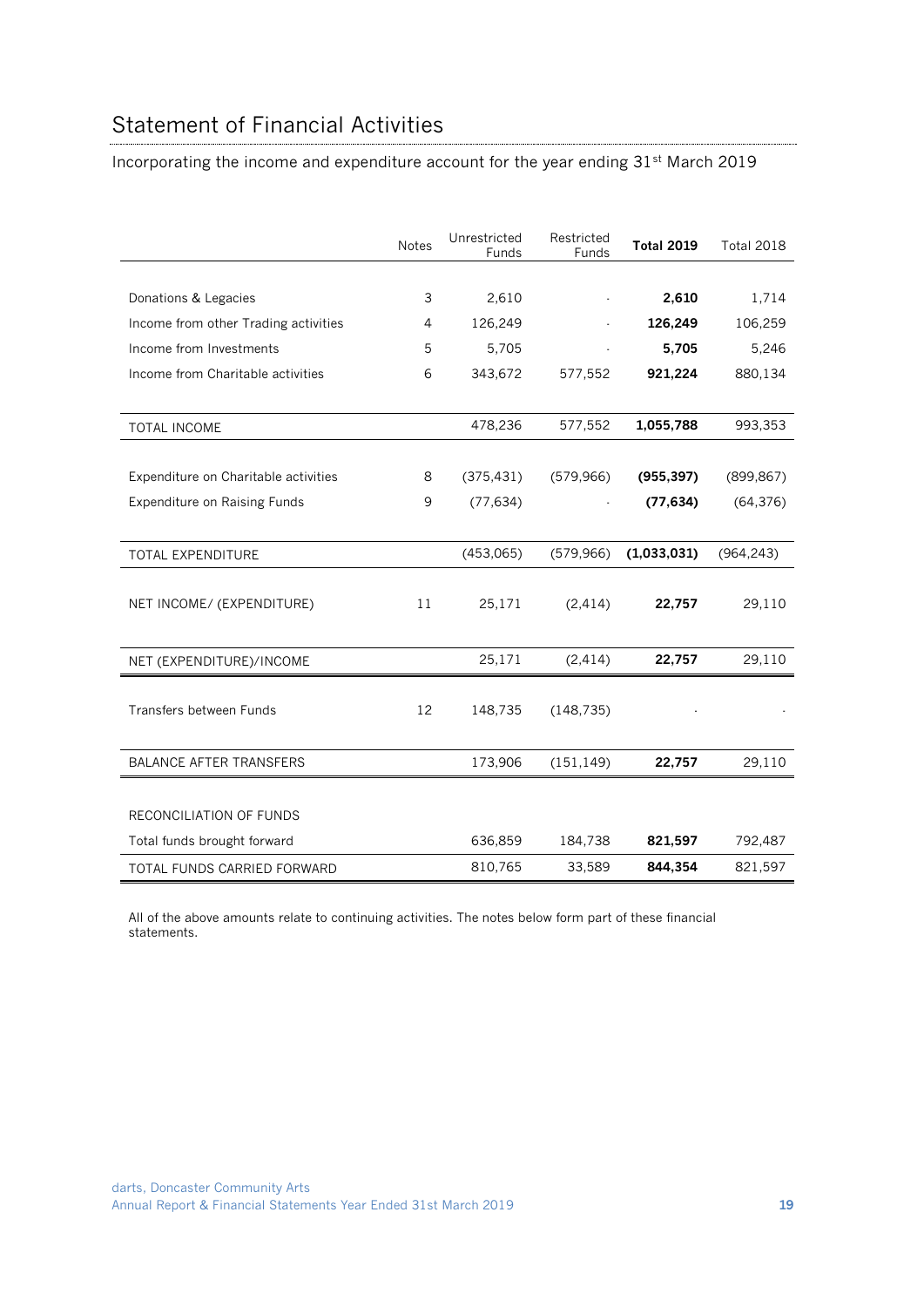# <span id="page-19-0"></span>Balance Sheet

As at 31st March 2019

|                                                         | Note | 2019       | 2018       |
|---------------------------------------------------------|------|------------|------------|
| <b>FIXED ASSETS</b><br>Tangible assets                  | 14   | 867,116    | 891,353    |
|                                                         |      |            |            |
| <b>CURRENT ASSETS</b>                                   |      |            |            |
| Debtors                                                 | 15   | 151,035    | 106,378    |
| Cash at bank and in hand                                |      | 532,752    | 568,622    |
|                                                         |      | 683,787    | 675,000    |
| CREDITORS: Amounts falling due within one year          | 16   | (154, 553) | (158, 801) |
| NET CURRENT ASSETS                                      |      | 529,234    | 516,199    |
| TOTAL ASSETS LESS CURRENT LIABILITIES                   |      | 1,396,350  | 1,407,552  |
| CREDITORS: Amounts falling due after more than one year | 18   | (551, 996) | (585, 955) |
| <b>NET ASSETS</b>                                       |      | 844,354    | 821,597    |
|                                                         |      |            |            |
| <b>FUNDS</b>                                            |      |            |            |
| Restricted income funds                                 | 19   | 33,589     | 184,738    |
| Unrestricted income funds                               | 20   | 810,765    | 636,859    |
|                                                         |      |            |            |
| <b>TOTAL FUNDS</b>                                      |      | 844,354    | 821,597    |

These financial statements have been prepared in accordance with the special provisions of part 15 of the Companies Act relating to charitable small companies. These financial statements were approved and authorised for issue by the members of the committee on the 8<sup>th</sup> August 2019 and are signed on their behalf by

A Wallis

Trustee

Company Registration Number: 3166208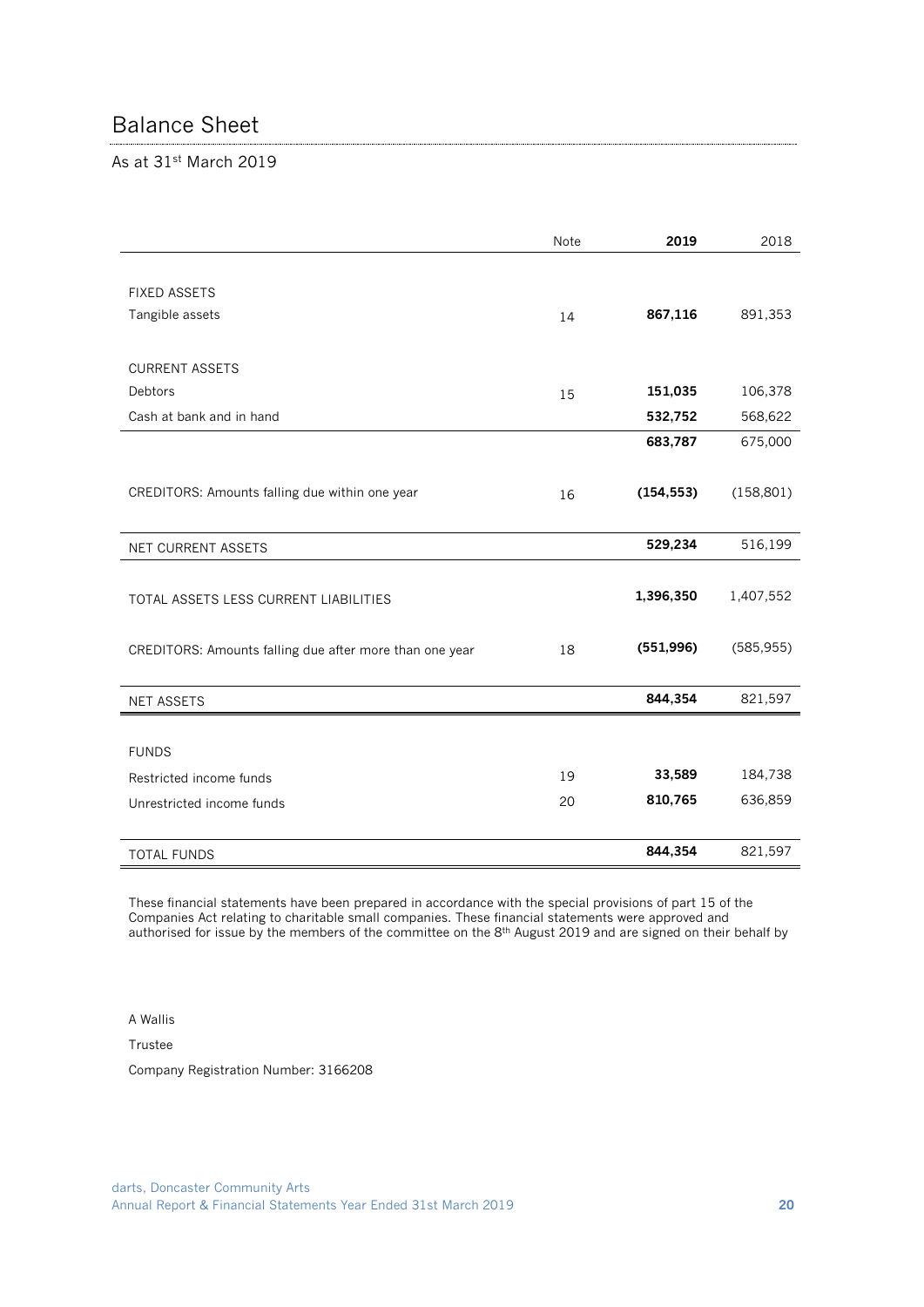# <span id="page-20-0"></span>Statement of Cashflows

### As at 31st March 2019

|                                                                    | 2019      | 2018     |
|--------------------------------------------------------------------|-----------|----------|
| Cash flows from operating activities:                              |           |          |
| Net cash provided (used in) operating activities                   | 9,630     | 10,846   |
|                                                                    |           |          |
| Cash flows from investing activities:                              |           |          |
| Dividends, interest and rents from investments                     | 5,705     | 5,246    |
| Purchase of property, plant and equipment                          | (18, 202) | (8, 767) |
| Net cash provided by (used in) investing activities                | (12, 497) | (3,521)  |
|                                                                    |           |          |
| Bank loan repayments                                               | (33,003)  | (32,033) |
| Net cash provided by (used in) financing activities                | (33,003)  | (32,033) |
|                                                                    |           |          |
| Change in cash and cash equivalents in the reporting period        | (35, 870) | (24,708) |
| Cash and cash equivalents at the beginning of the reporting period | 568,622   | 593,330  |
| Cash and cash equivalents at the end of the reporting period       | 532,752   | 568,622  |

#### **Reconciliation of net income/(expenditure) to net cash flow from operating activities**

| Net income/(expenditure) for the reporting period (as per the statement of<br>financial activities)<br>Adjustments for: | 22,757   | 29.109   |
|-------------------------------------------------------------------------------------------------------------------------|----------|----------|
| Depreciation charge                                                                                                     | 42.439   | 39.291   |
| Dividends, interest and rents from investments received                                                                 | (5,705)  | (5,246)  |
| (Increase)/decrease in debtors                                                                                          | (44.657) | (45,685) |
| Increase/(decrease) in creditors                                                                                        | (5,204)  | (6,623)  |
|                                                                                                                         |          |          |
| NET CASH PROVIDED (USED IN) OPERATING ACTIVITIES                                                                        | 9.630    | 10.846   |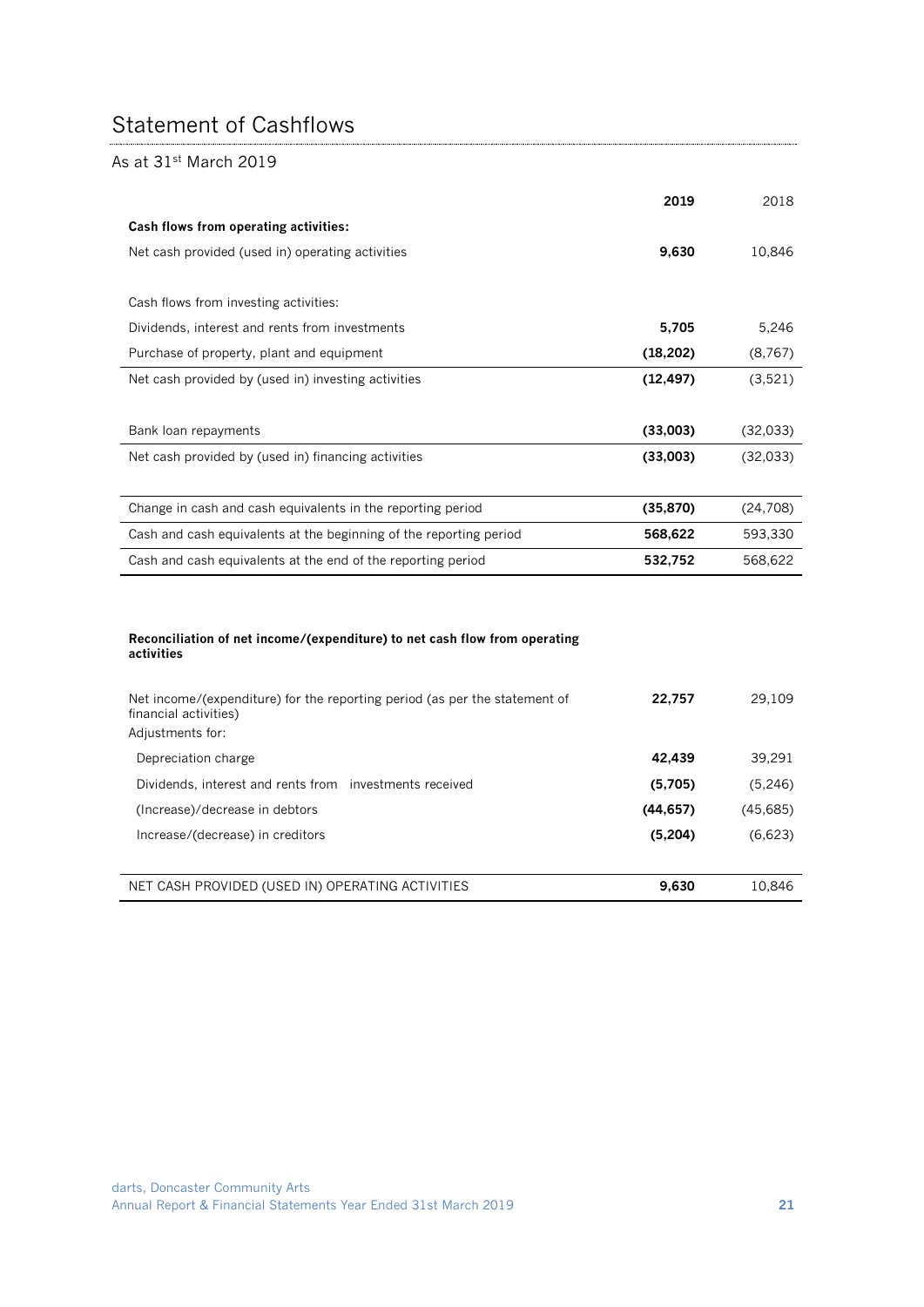# <span id="page-21-0"></span>1. ACCOUNTING POLICIES

### **Basis of accounting**

The financial statements have been prepared under the historical cost convention and in accordance with the Financial reporting Standard 102, the financial reporting standard applicable in the UK and the Republic of Ireland, and the Statement of Recommended Practice – "Accounting and Reporting by Charities: revised 2015" (SORP 2015) and the Companies Act 2006. The following principle accounting policies have been applied. Presentation is in pounds sterling.

#### **Incoming resources**

Incoming resources all arise from grants, fees and fund-raising within the United Kingdom. Income from donations and grants, including capital grants, is included in incoming resources when these are receivable, except as follows:

- When donors specify that donations and grants given to the charity must be used in future accounting periods, the income is deferred until those periods.
- When donors impose conditions, which have to be fulfilled before the charity becomes entitled to use such income, the income is deferred and not included in incoming resources until the pre-conditions for use have been met.
- When donors specify that donations and grants, including capital grants are for particular restricted purposes which do not amount to pre-conditions regarding entitlement, this income is included in incoming resources of restricted funds when receivable.

# **Fund accounting**

Funds held by the charity are:

- *Unrestricted general funds* these are funds, which can be used in accordance with the charitable objects at the discretion of the trustees.
- *Designated funds* these are funds set aside by the trustees out of unrestricted general funds for specific future purposes or projects.
- *Restricted funds* these are funds that can only be used for particular restricted purposes within the objects of the charity. Restrictions arise when specified by the donor or when funds are raised for particular purposes.

Further explanation of the nature and purpose of each fund is included in the notes to the accounts.

#### **Resources expended**

Expenditure is recognised on an accruals basis as a liability is incurred. Expenditure includes VAT where applicable and is reported as part of the expenditure to which it relates. The charity is unable to recover input VAT on goods and services.

Costs of generating funds comprise the costs associated with attracting voluntary income and the costs of trading for fundraising purposes.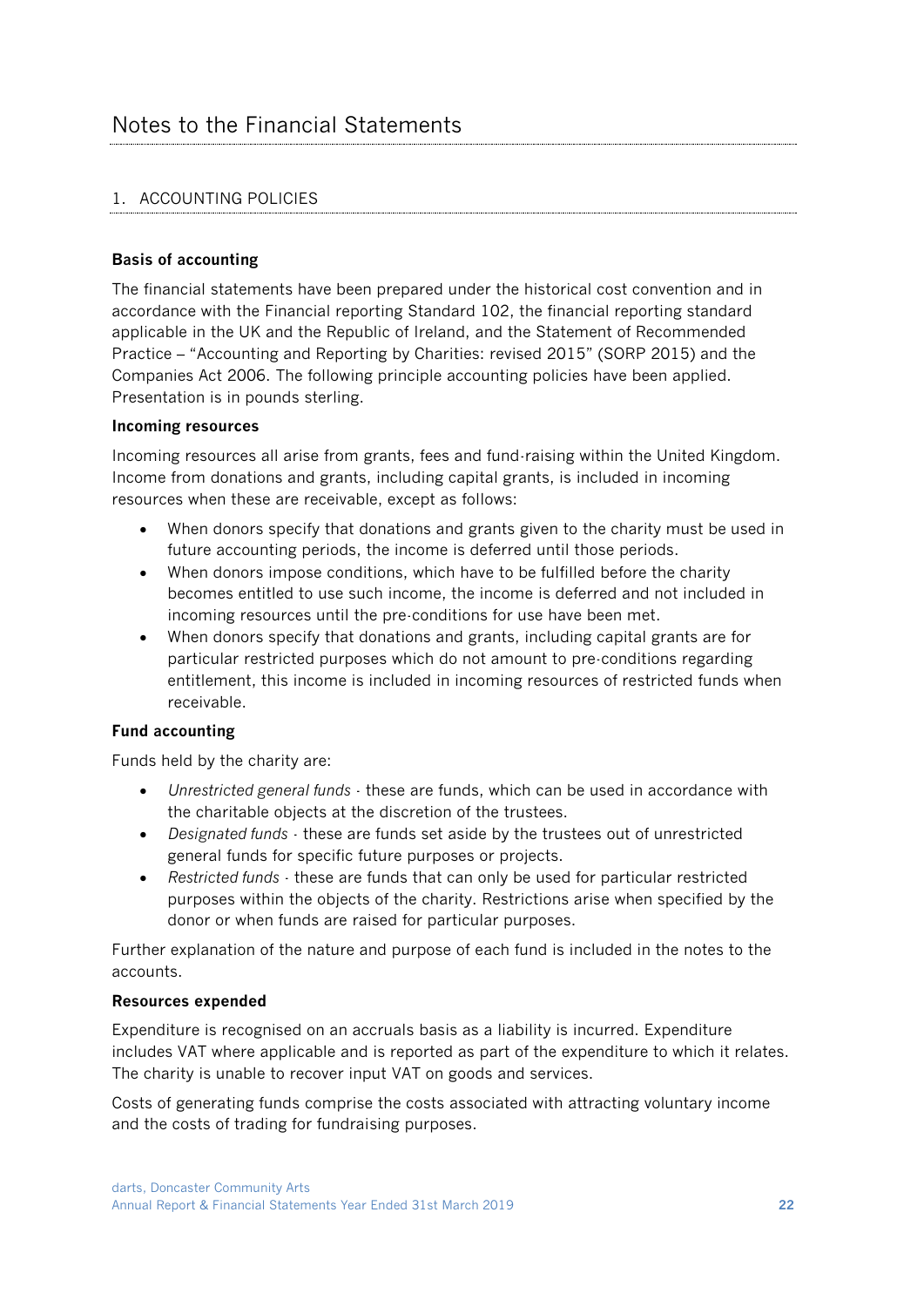Charitable expenditure comprises those costs incurred by the charity in the delivery of its activities and services for its beneficiaries. It includes both costs that can be allocated directly to such activities and those costs of an indirect nature necessary to support them.

Governance costs include those associated with meeting the constitutional and statutory requirements of the charity and include the audit fees and costs linked to the strategic management of the charity.

All costs are allocated between the expenditure categories of the SOFA on a basis to reflect the use of the resource. Costs relating to a particular activity are allocated directly; others are apportioned based on the delivery staff numbers or floor area specifically allocated to the projects falling within the activity.

#### **Fixed assets**

The cost of fixed assets is their purchase price, together with any incidental costs of acquisition. The minimum value for capitalisation is £500. Depreciation is charged so as to write off the cost over the estimated life of the asset on a straight line basis and the principal rates are as follows:

- Freehold property  $-2.5\%$  straight line
- Furniture and equipment  $-10$  to 33.3% straight line

Tangible fixed assets are reviewed for impairment by the Trustees at the end of each reporting period.

# **Debtors**

Short term debtors are measured at transaction price, less any impairment. Loans receivable are measured initially at fair value, net of transaction costs, and are measured subsequently at amortised cost using the effective interest method, less any impairment.

# **Cash & cash equivalents**

Cash is represented by cash in hand and deposits with financial institutions repayable without penalty on notice of not more than 24 hours. Cash equivalents are highly liquid investments that mature in no more than three months from the date of acquisition and that are readily convertible to known amounts of cash with insignificant risk of change in value.

# **Creditors**

Short term creditors are measured at the transaction price. Other financial liabilities, including bank loans, are measured initially at fair value, net of transaction costs, and are measured subsequently at amortised cost using the effective interest method.

# **Pension Contributions**

The charity operates a money purchase defined contribution pension scheme. The contributions made for the accounting period are treated as an expense.

# **Key judgements & sources of estimation uncertainty**

The preparation of financial statements in compliance with FRS102 requires the use of certain critical accounting estimates and requires management to exercise judgement in applying the company's accounting policies. The trustees have deemed that there were no particular critical accounting estimates and judgements involved in the preparation of the financial statements.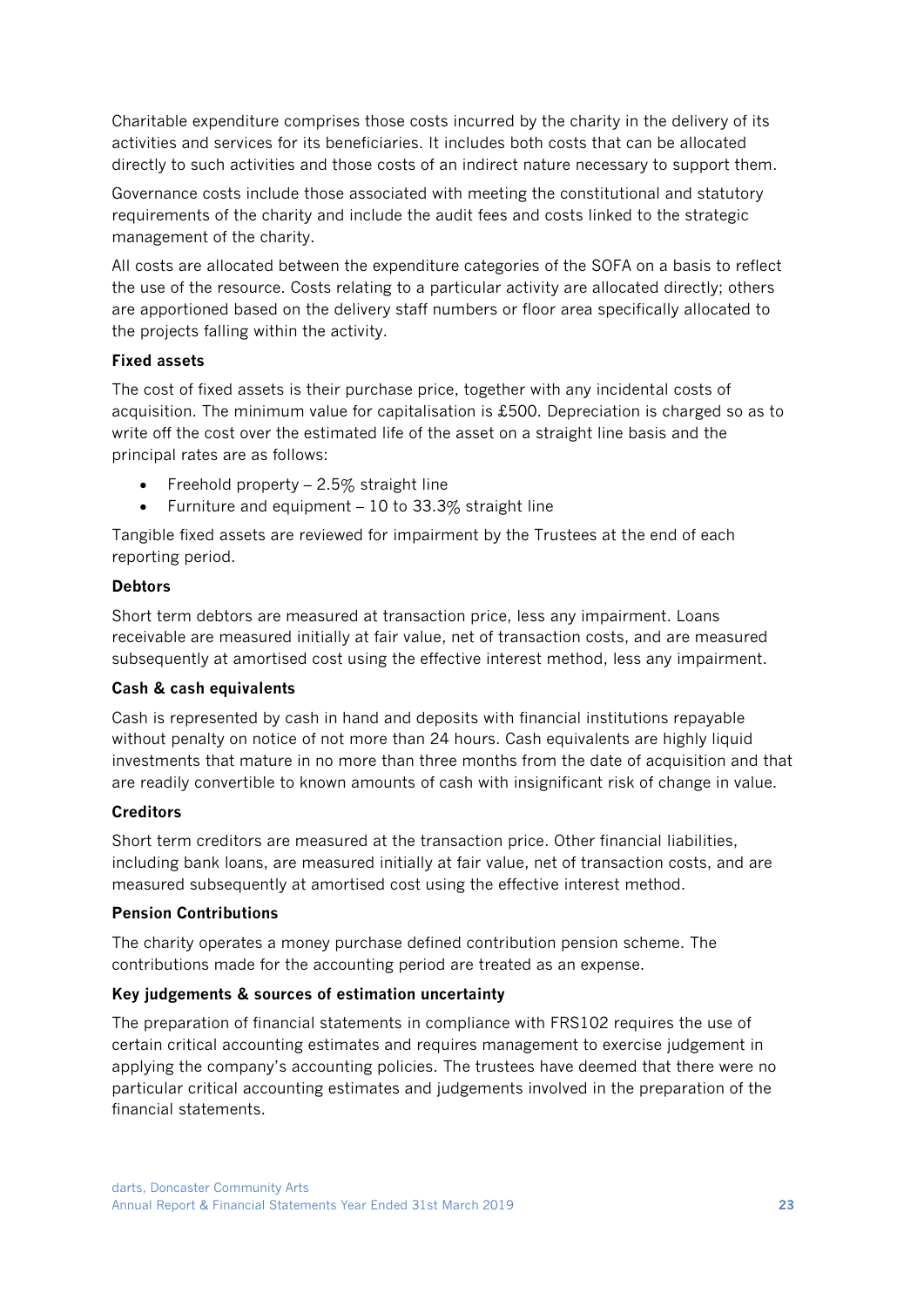## 2. INCOME BY ACTIVITY

|                     | Unrestricted<br>Funds | Restricted<br><b>Funds</b> | Total<br><b>Funds</b><br>2019 | Total<br><b>Funds</b><br>2018 |
|---------------------|-----------------------|----------------------------|-------------------------------|-------------------------------|
| Learning            | 38,931                | 87,696                     | 126,627                       | 143,145                       |
| Aspiration          | 11,923                | 76,046                     | 87,969                        | 83,376                        |
| Resilience          | 81,781                | 39,216                     | 120,997                       | 90,222                        |
| Recovery            | 461                   | 68,267                     | 68,728                        | 76,423                        |
| Living Well         | 14,296                | 34,991                     | 49,287                        | 7,051                         |
| Explore             | 22,882                | 12,850                     | 35,732                        |                               |
| Development         | 185,119               | 5,000                      | 190,119                       | 179,627                       |
| The Point           | 80,052                | $\blacksquare$             | 80,052                        | 66,150                        |
| Café                | 42,791                | $\blacksquare$             | 42.791                        | 40,591                        |
| Right Up Our Street |                       | 253,486                    | 253,486                       | 306,768                       |
|                     | 478.236               | 577.552                    | 1,055,788                     | 993.353                       |

### 3. DONATIONS & LEGACIES

|           | Unrestricted<br><b>Funds</b> | Total<br><b>Funds</b><br>2019 | Total<br><b>Funds</b><br>2018 |
|-----------|------------------------------|-------------------------------|-------------------------------|
| Donations | 2.610                        | 2,610                         | 1,714                         |

# 4. INCOME FROM OTHER TRADING ACTIVITIES

|                       | Unrestricted<br><b>Funds</b> | Total<br><b>Funds</b><br>2019 | Total<br><b>Funds</b><br>2018 |
|-----------------------|------------------------------|-------------------------------|-------------------------------|
| Café Income           | 42.791                       | 42.791                        | 36,787                        |
| Rents (Room Hire Etc) | 80,051                       | 80,051                        | 65,667                        |
| Miscellaneous         | 3.407                        | 3.407                         | 3,805                         |
|                       | 126.249                      | 126.249                       | 106,259                       |

Prior year adjusted

# 5. INCOME FROM INVESTMENTS

|                          | Unrestricted<br><b>Funds</b> | Total<br><b>Funds</b><br>2019 | <b>Total Funds</b><br>2018 |
|--------------------------|------------------------------|-------------------------------|----------------------------|
| Bank interest receivable | 5.705                        | 5.705                         | 5.246                      |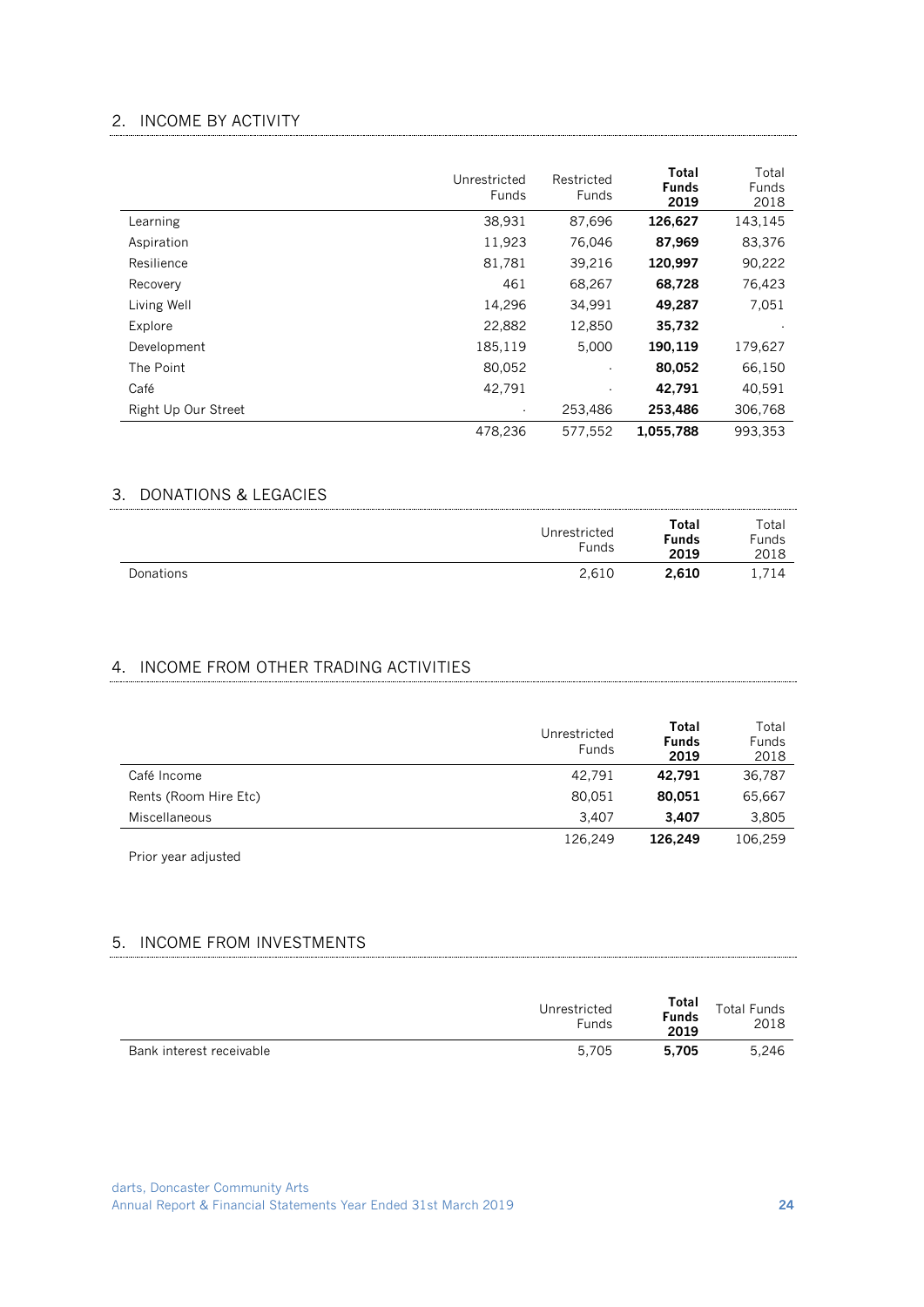# 6. INCOME FROM CHARITABLE ACTIVITIES

|                     | Unrestricted<br>Funds | Restricted<br>Funds | Total<br><b>Funds</b><br>2019 | <b>Total Funds</b><br>2018 |
|---------------------|-----------------------|---------------------|-------------------------------|----------------------------|
| Grants              | 174.381               | 577.552             | 751.933                       | 644.265                    |
| <b>Project Fees</b> | 169.291               | ٠                   | 169.291                       | 235.869                    |
|                     | 343.672               | 577.552             | 921.224                       | 880.134                    |

# 7. GRANTS RECEIVED

|                                        | Unrestricted<br><b>Funds</b> | Restricted<br>Funds | Total<br><b>Funds</b><br>2019 | Total<br>Funds<br>2018 |
|----------------------------------------|------------------------------|---------------------|-------------------------------|------------------------|
| Arts Council England                   | 130,881                      |                     | 130,881                       | 130,881                |
| Arts Council England (CPP)             |                              | 239,200             | 239,200                       | 283,618                |
| Baily Thomas Charitable Fund           |                              |                     |                               | 4,000                  |
| Big Lottery Fund                       |                              | 51,761              | 51,761                        | 65,964                 |
| <b>BBC Children In Need</b>            |                              | 28,033              | 28,033                        | 28,285                 |
| Concertina Charitable Trust            |                              | 75                  | 75                            |                        |
| Doncaster Metropolitan Borough Council | 43,500                       | 102,316             | 145,816                       | 43,500                 |
| Ernest Hecht Charitable Foundation     |                              | 2,650               | 2,650                         |                        |
| <b>Expect Youth</b>                    |                              | 24,748              | 24,748                        |                        |
| The National Lottery Heritage Fund     |                              | 12,850              | 12,850                        |                        |
| <b>IVE</b>                             |                              |                     |                               | 7,419                  |
| One Dance UK                           |                              | 24,766              | 24,766                        | 2,540                  |
| Paul Hamlyn Foundation                 |                              | 14,468              | 14,468                        | 20,550                 |
| People Dancing                         |                              | 3,050               | 3,050                         |                        |
| Rotary Club of Doncaster St George's   |                              | 1,000               | 1,000                         |                        |
| Spirit of 2012                         |                              | 6,506               | 6,506                         |                        |
| Tesco Bag of Help                      |                              | 1,000               | 1,000                         |                        |
| The Bromley Trust                      |                              | 10,000              | 10,000                        | 10,000                 |
| The Holbeck Charitable Trust           |                              | 1,000               | 1,000                         |                        |
| The Screwfix Foundation                |                              | 5,000               | 5,000                         |                        |
| <b>Without Walls</b>                   |                              | 14,286              | 14,286                        | 20,946                 |
| Youth Music                            |                              | 34,843              | 34,843                        | 26,562                 |
|                                        | 174,381                      | 577,552             | 751,933                       | 644,265                |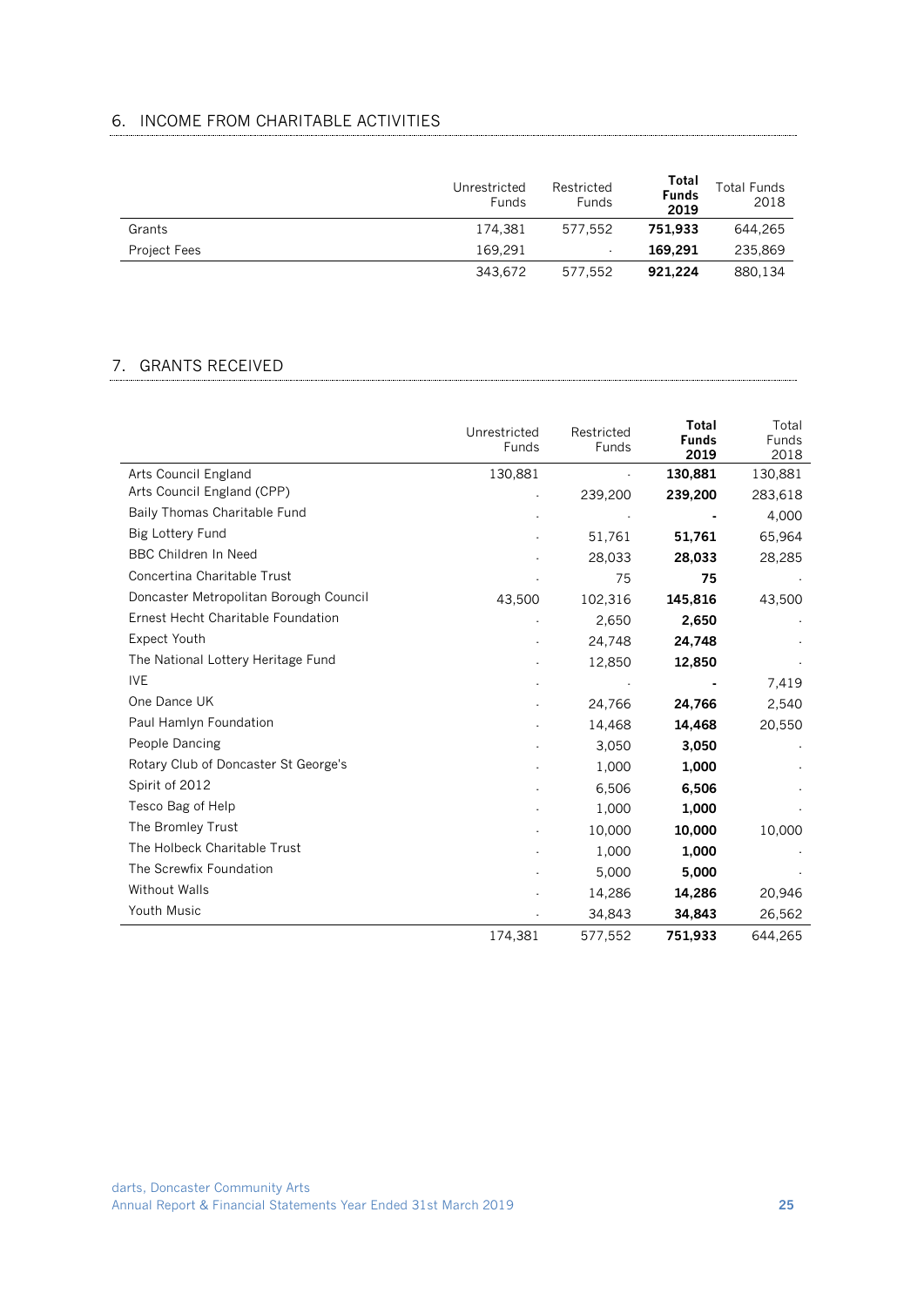# 8. COSTS OF CHARITABLE ACTIVITIES BY FUND TYPE

|                      | Unrestricted<br><b>Funds</b> | Restricted<br>Funds | Total<br><b>Funds</b><br>2019 | Total Funds<br>2018 |
|----------------------|------------------------------|---------------------|-------------------------------|---------------------|
| Learning             | 42,640                       | 80.189              | 122.829                       | 116,585             |
| Aspiration           |                              | 75,992              | 75,992                        | 54,748              |
| Resilience           | 70,838                       | 33,485              | 104,323                       | 82,170              |
| Recovery             | 6,000                        | 54,932              | 60,932                        | 59,952              |
| Living Well          | 13,197                       | 25,409              | 38,606                        | 16,824              |
| Explore              | 31,410                       | 10,757              | 42,167                        | 12,846              |
| Development          | 71,592                       |                     | 71,592                        | 71,408              |
| The Point            | 114,869                      | $\blacksquare$      | 114,869                       | 110,438             |
| Right Up Our Street  |                              | 223,997             | 223,997                       | 269,052             |
| <b>Support Costs</b> | 16,853                       | 75,205              | 92,058                        | 99.407              |
| Governance Costs     | 8,032                        |                     | 8,032                         | 6,437               |
|                      | 375,431                      | 579.966             | 955,397                       | 899,867             |

# 9. COSTS OF GENERATING FUNDS

|                    | Unrestricted<br><b>Funds</b> | Total<br><b>Funds</b><br>2019 | Total<br><b>Funds</b><br>2018 |
|--------------------|------------------------------|-------------------------------|-------------------------------|
| Cafe Costs         | 37.420                       | 37.420                        | 33,145                        |
| Café Support Costs | 20.414                       | 20.414                        | 20,879                        |
| Fundraising staff  | 19.800                       | 19,800                        | 10,352                        |
|                    | 77.634                       | 77.634                        | 64.376                        |

#### 10. AUDIT FEE

|            | Unrestricted<br><b>Funds</b> | Total<br>Funds<br>2019 | Total<br>Funds<br>2018 |
|------------|------------------------------|------------------------|------------------------|
| Audit fees | 4,310                        | 4.310                  | 4.000                  |

#### 11. NET INCOMING/(OUTGOING) RESOURCES FOR THE YEAR

|                                   | 2019   | 2018   |
|-----------------------------------|--------|--------|
| This is stated after charging:    |        |        |
| Depreciation                      | 42.439 | 39.291 |
| Loan Interest paid                | 17,997 | 18,968 |
| Auditor's remuneration:           |        |        |
| audit of the financial statements | 4,310  | 4.000  |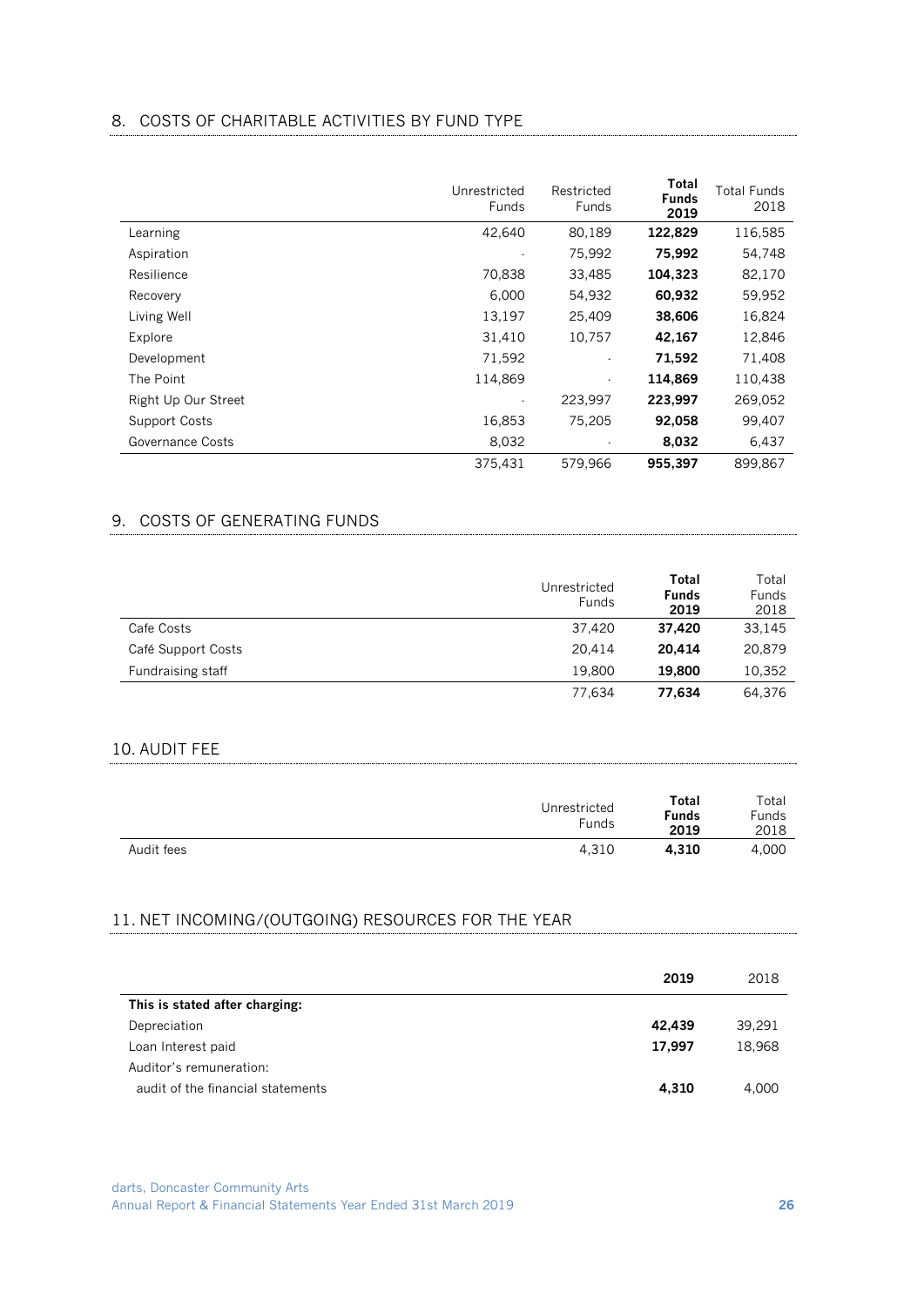#### 12. FUND TRANSFERS

There have been transfers of £148,735 (2018: -£18,638) during the year between the funds. The amounts represent underspends returned to, or future requirements designated from, the unrestricted general fund. The total this year includes a one off transfer from restricted to unrestricted funds on the expiry of Arts Council England and SITA Trust restrictions.

#### 13. STAFF COSTS AND EMOLUMENTS

|                                                                                                                        | 2019         | 2018    |
|------------------------------------------------------------------------------------------------------------------------|--------------|---------|
| Total staff costs were as follows:                                                                                     |              |         |
| Wages and salaries                                                                                                     | 520,182      | 490,879 |
| Social security costs                                                                                                  | 37,923       | 35,846  |
| Pension Contributions                                                                                                  | 5,944        | 2,676   |
|                                                                                                                        | 564,049      | 529,401 |
| <b>Particulars of employees:</b>                                                                                       |              |         |
| The average number of employees during the year, calculated on the basis of full-<br>time equivalents, was as follows: |              |         |
| Arts delivery                                                                                                          | 12           | 11      |
| Café Staff                                                                                                             | $\mathbf{2}$ | 2       |
| Support staff                                                                                                          | 6            | 6       |
|                                                                                                                        | 20           | 19      |
| The average number of employees during the year, calculated on the basis of<br>head-count, was as follows:             |              |         |
| Arts delivery                                                                                                          | 16           | 14      |
| Café Staff                                                                                                             | 4            | 3       |
| Support staff                                                                                                          | 11           | 12      |
|                                                                                                                        | 31           | 29      |
| Total paid to key management personnel                                                                                 | 161,426      | 152,776 |

No employee received remuneration of more than £60,000 during the year (2018 – Nil). No trustees were remunerated or incurred expenses during the year.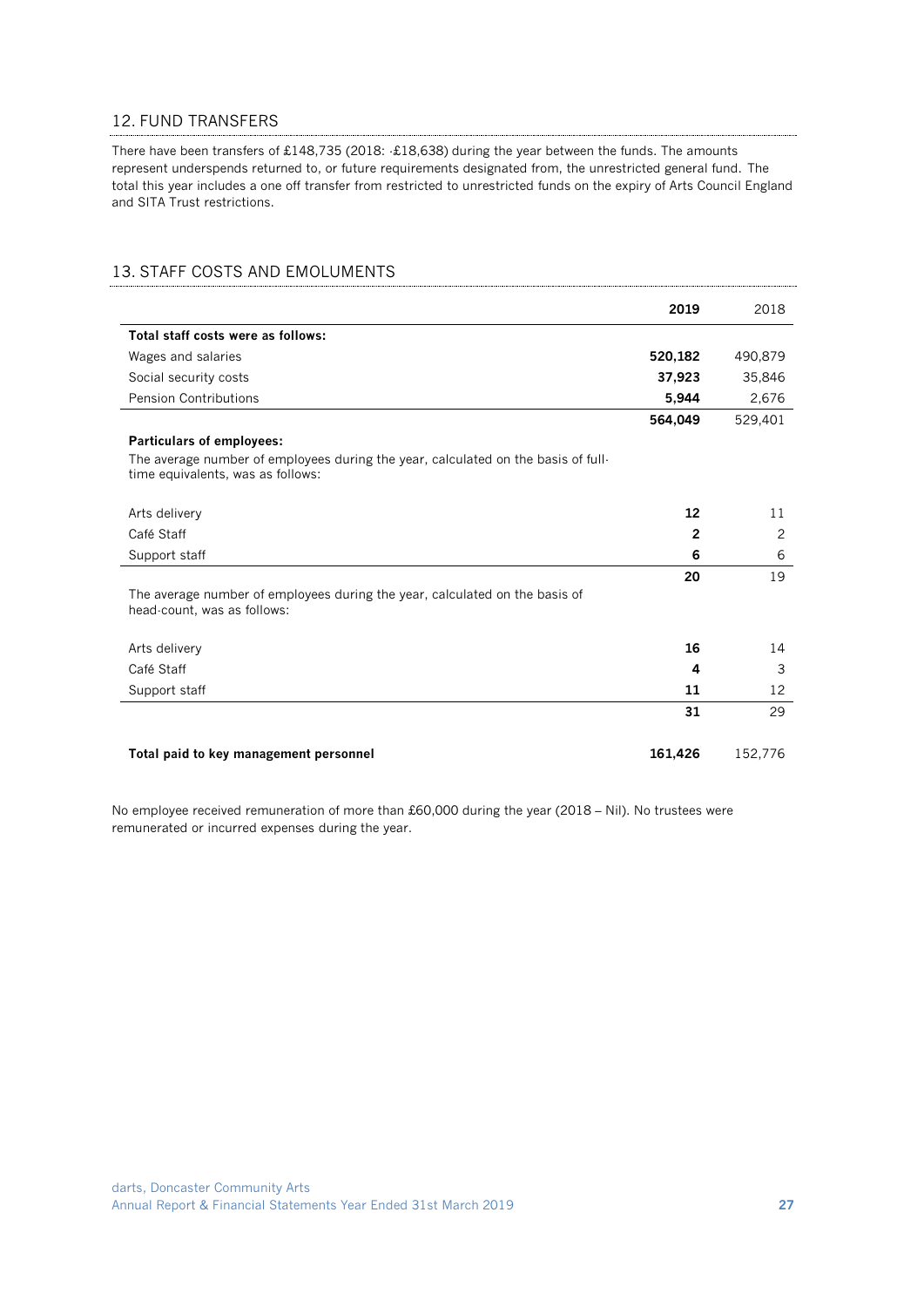### 14. TANGIBLE FIXED ASSETS

|                        | <b>Building</b>          | Furniture &<br>Equipment | Total     |
|------------------------|--------------------------|--------------------------|-----------|
| Cost                   |                          |                          |           |
| At 1 April 2018        | 927,567                  | 340,792                  | 1,268,359 |
| Additions              | $\overline{\phantom{a}}$ | 18,202                   | 18,202    |
| Disposals              | $\blacksquare$           | (22,940)                 | (22, 940) |
| At 31 March 2019       | 927,567                  | 336,054                  | 1,263,621 |
|                        |                          |                          |           |
| <b>Depreciation</b>    |                          |                          |           |
| At 1 April 2018        | 93,630                   | 283,376                  | 377,006   |
| Charge for year        | 23,188                   | 19,251                   | 42,439    |
| Eliminated on disposal | $\blacksquare$           | (22,940)                 | (22, 940) |
| At 31 March 2019       | 116,818                  | 279,687                  | 396,505   |
|                        |                          |                          |           |
| <b>Net Book Value</b>  |                          |                          |           |
| At 31 March 2019       | 810,749                  | 56,367                   | 867,116   |
| At 31 March 2018       | 833,937                  | 57,416                   | 891,353   |

#### 15. DEBTORS

|                              | 2019    | 2018    |
|------------------------------|---------|---------|
| Trade debtors                | 26.069  | 36.967  |
| Prepayments & accrued Income | 5.652   | 9.059   |
| Grants receivable            | 119.314 | 60.352  |
|                              | 151.035 | 106.378 |

# 16. CREDITORS: Amounts falling due within one year

|                            | 2019    | 2018    |
|----------------------------|---------|---------|
| Secured Joans              | 33,883  | 32,927  |
| Trade creditors            | 21,874  | 18,919  |
| Taxation & Social Security | 9,997   | 10.294  |
| Deferred Income            | 80,813  | 90,447  |
| Accruals                   | 7.986   | 6,214   |
|                            | 154.553 | 158.801 |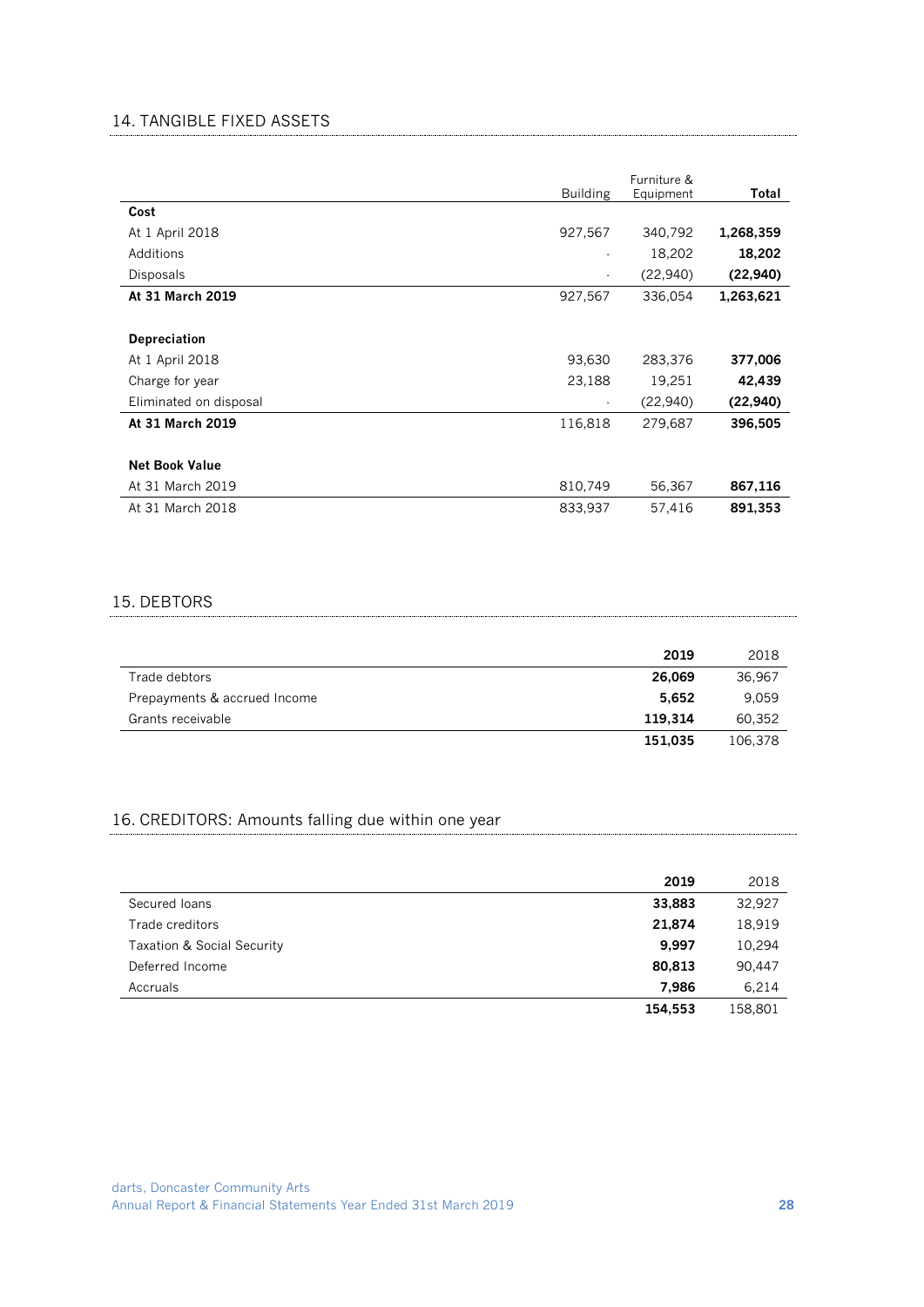### 17. DEFERRED INCOME

|                 | Balance at<br>1 April<br>2018 | Incoming<br>resources | Outgoing<br>resources | <b>Balance at</b><br>31 March<br>2019 |
|-----------------|-------------------------------|-----------------------|-----------------------|---------------------------------------|
| Deferred Income | 90.447                        | 103.245               | 93.611                | 80.813                                |

Deferred income represents the value of grants and fees received for following accounting periods.

### 18. CREDITORS: Amounts falling due after more than one year

|                                                                                                                                                                             | 2019    | 2018    |
|-----------------------------------------------------------------------------------------------------------------------------------------------------------------------------|---------|---------|
| Other loans                                                                                                                                                                 | 551.996 | 585.955 |
| Other loans comprise the commercial mortgage secured by the way of a legal charge dated 22<br>January 2007 on the freehold property at 17 South Parade, Doncaster, DN1 2DR. |         |         |
| The secured long term loan is repayable by instalments:                                                                                                                     |         |         |
| Due between 1 & 2 years                                                                                                                                                     | 34.959  | 33.883  |
| Due between 2 & 5 years                                                                                                                                                     | 111.353 | 108.099 |
| Due after 5 years                                                                                                                                                           | 405.684 | 443.973 |

**551,996** 585,955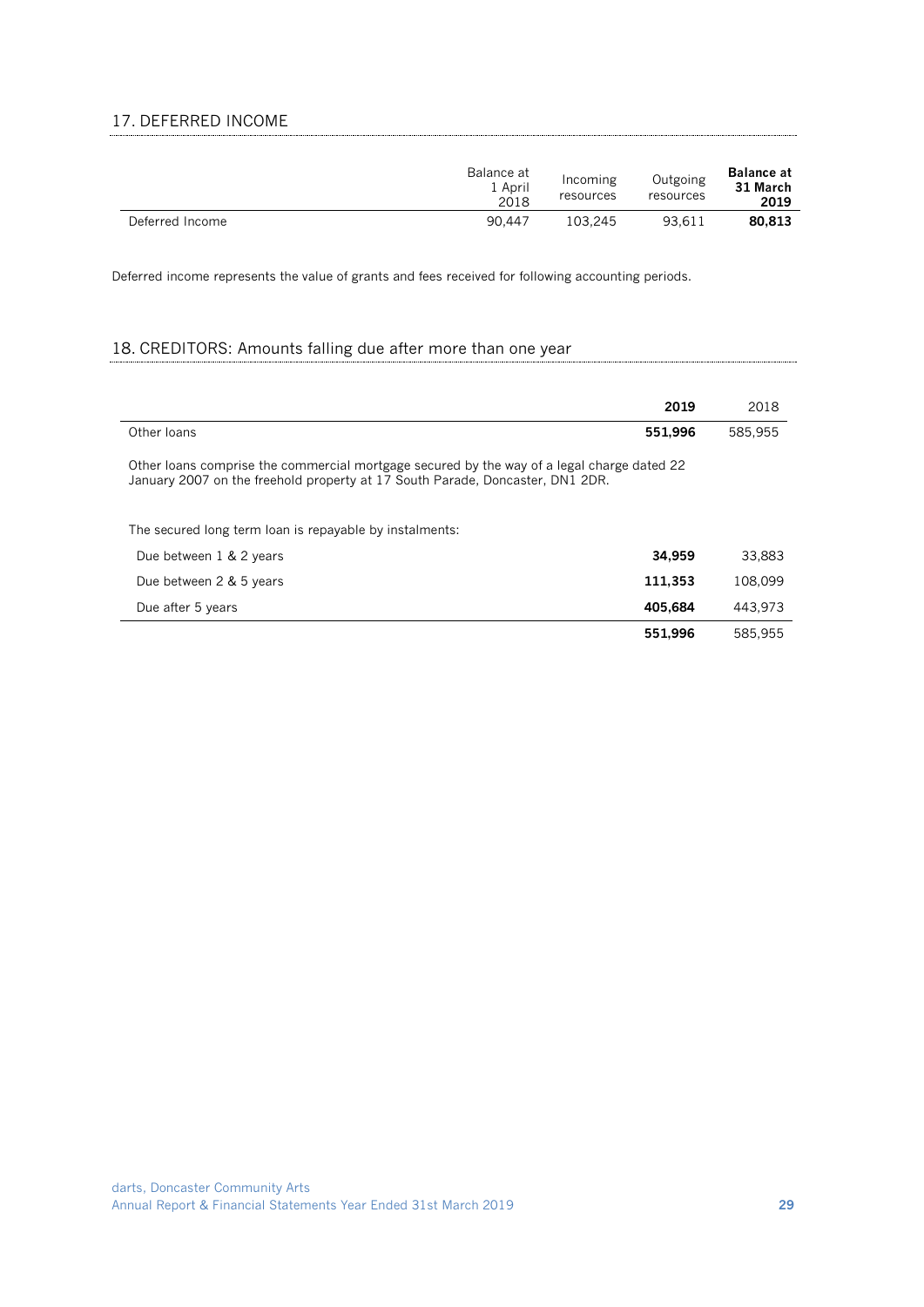#### 19. RESTRICTED INCOME FUNDS

|                                                                         | Balance at<br>31 March<br>2018 | Incoming<br>resources | Outgoing<br>resources | Transfers to<br>General<br><b>Funds</b> | <b>Balance at</b><br>31 March<br>2019 |
|-------------------------------------------------------------------------|--------------------------------|-----------------------|-----------------------|-----------------------------------------|---------------------------------------|
| 2014 Capital Programme                                                  | 44,214                         |                       | (2,777)               | (24,084)                                | 17,353                                |
| 2014 Capital Programme (Arts Council<br>England)                        | 128,648                        |                       | (3,997)               | (124, 651)                              |                                       |
| 2019 Capital Programme (Screwfix)                                       |                                | 5,000                 |                       |                                         | 5,000                                 |
| All Aboard (BBC Children in Need & The<br>Baily Thomas Charitable Fund) | 8,377                          | 28,033                | (36, 410)             |                                         |                                       |
| Aspiration Programme (People Dancing)                                   | 588                            | 3,050                 | (3,638)               |                                         |                                       |
| Creative Directions (Big Lottery Fund<br>Grant)                         | 2,184                          | 51,761                | (49, 791)             |                                         | 4,154                                 |
| Creative Directions (Spirit of 2012)                                    |                                | 6,506                 | (6.506)               |                                         |                                       |
| DanceOn (One Dance UK)                                                  |                                | 24,766                | (21, 390)             |                                         | 3,376                                 |
| Doncaster Cycling Stories (National<br>Lottery Heritage Fund)           |                                | 12,850                | (12, 850)             |                                         |                                       |
| Doncaster Music Hub (DMBC)                                              |                                | 87,696                | (87,696)              |                                         |                                       |
| In the Moment (DMBC)                                                    |                                | 4,500                 | (3,282)               |                                         | 1,218                                 |
| Learning Programme                                                      | 727                            |                       | (727)                 |                                         |                                       |
| Lifeskills Programme (Expect Youth)                                     |                                | 24,748                | (24, 748)             |                                         |                                       |
| Recovery Programme (The Bromley<br>Trust)                               |                                | 10,000                | (10,000)              |                                         |                                       |
| Right Up Our Street (Arts Council<br>England)                           |                                | 253,486               | (253, 486)            |                                         |                                       |
| Singing for Memory                                                      |                                | 5,725                 | (3,237)               |                                         | 2.488                                 |
| The Spark (Paul Hamlyn Foundation)                                      |                                | 14,468                | (14, 468)             |                                         |                                       |
| Transitions Programme (DMBC)                                            |                                | 10,120                | (10, 120)             |                                         |                                       |
| We Speak Music (Youth Music)                                            |                                | 34,843                | (34, 843)             |                                         |                                       |
|                                                                         | 184,738                        | 577,552               | (579, 966)            | (148, 735)                              | 33,589                                |

2014 Capital Programme funds are the undepreciated fixed asset value of the Doncaster Metropolitan Borough Council (DMBC) funded creation of a Changing Place assisted toilet and SITA Trust funded improvements to the gallery and gardens at The Point. Restrictions apply for the DMBC funds until 2039. Restrictions for the SITA Trust funds expired within the year and funds were released to The Point designated fund.

2014 Capital Programme (Arts Council England) funds was the undepreciated fixed asset value of the Arts Council grant funded improvements to the gallery, gardens and workshop spaces at The Point. Restrictions expired within the year and funds were released to The Point designated fund.

2019 Capital Programme (Screwfix)

All Aboard (BBC Children in Need) funds support a programme of after school and holiday activity for children with disabilities and their families.

Aspiration Programme (People Dancing) funded gallery programming for children with disabilities and their families.

Creative Directions (Big Lottery Fund Grant) & Creative Directions (Spirit of 2012) fund activity to support adults living with and recovering from mental health issues.

DanceOn (One Dance UK) funds the delivery of the Dance On programme supporting older, inactive adults.

Doncaster Cycling Stories (National Lottery Heritage Fund) supports the creation of a film celebrating Doncaster's cycling heritage.

Doncaster Music Hub supports delivery of music activity with young people in Doncaster.

In the Moment and Singing for Memory (Ernest Hecht) support activity with adults living with Dementia and their families.

Learning Programme funds sustained support for arts based learning and Artsmark support in Doncaster schools.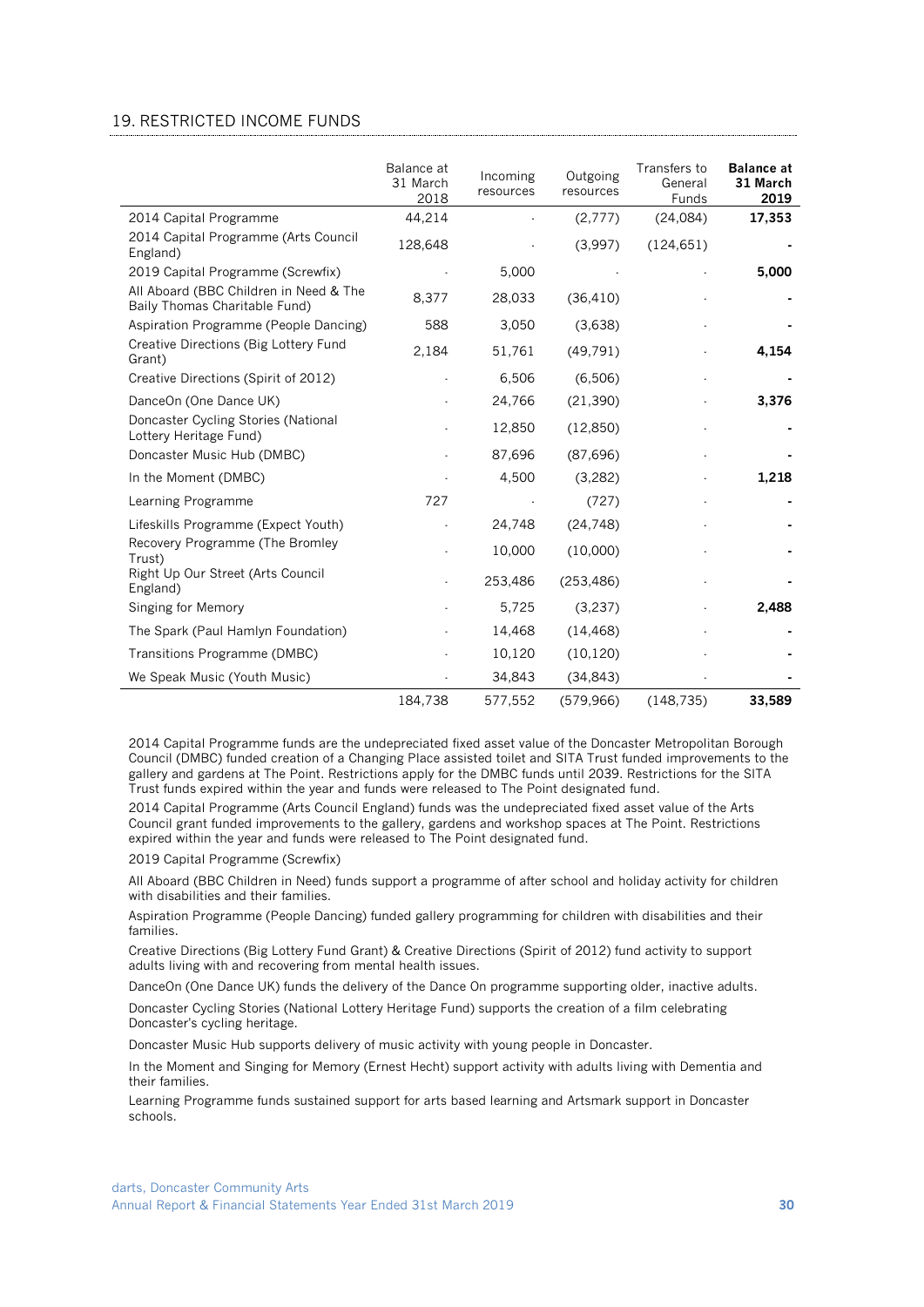Lifeskills Programme (Expect Youth) supports activity which helps to develop resilience, teamworking and positive choices in primary school pupils.

Recovery Programme (The Bromley Trust) delivered a programme of support for residents of Approved Premises.

Right Up Our Street (Arts Council England) funds continue the delivery of Doncaster's Creative People & Places programme, a consortium of local arts organisations for which darts is the lead body and whose purpose is to increase engagement in the arts in Doncaster.

The Spark (Paul Hamlyn Foundation) funds supported a research programme in three Doncaster primary schools.

Transitions (DMBC) supports sixth form pupils from Doncaster special schools into post school life.

We Speak Music (Youth Music) funds continue a programme using music and Makaton to support children's development in five Doncaster Special Schools.

| <b>Prior Year</b>                                                            | Balance at<br>1 April<br>2017 | Incoming<br>resources | Outgoing<br>resources | <b>Balance at</b><br>31 March<br>2018 |
|------------------------------------------------------------------------------|-------------------------------|-----------------------|-----------------------|---------------------------------------|
| 2014 Capital Programme                                                       | 46,991                        |                       | (2,777)               | 44,214                                |
| 2014 Capital Programme (Arts Council England)                                | 132,645                       |                       | (3.997)               | 128,648                               |
| Aspiration Programme (People Dancing)                                        | 1,660                         |                       | (1,072)               | 588                                   |
| All Aboard (BBC Children in Need &<br>The Baily Thomas Charitable Fund)      |                               | 32,285                | (23,908)              | 8,377                                 |
| Learning Programme                                                           | 2,852                         |                       | (2, 125)              | 727                                   |
| The Spark (Paul Hamlyn Foundation)                                           |                               | 20,550                | (20, 550)             |                                       |
| Recovery Programme (The Bromley Trust)                                       |                               | 10,000                | (10,000)              |                                       |
| Resilience Programme (IVE)                                                   |                               | 7,419                 | (7, 419)              |                                       |
| Creative Directions (Garfield Weston Foundation &<br>Big Lottery Fund Grant) | 1,146                         | 65,964                | (64, 926)             | 2,184                                 |
| DanceOn (One Dance UK)                                                       |                               | 2,540                 | (2,540)               |                                       |
| Right Up Our Street (Arts Council England)                                   |                               | 304,564               | (304, 564)            |                                       |
| We Speak Music (Youth Music)                                                 |                               | 26,562                | (26, 562)             |                                       |
|                                                                              | 185,294                       | 469,884               | (470,440)             | 184,738                               |

#### 20. UNRESTRICTED INCOME FUNDS

|                      | Balance at<br>31 March<br>2018 | Incoming<br>resources | Outgoing<br>resources | Transfers | <b>Balance at</b><br>31 March<br>2019 |
|----------------------|--------------------------------|-----------------------|-----------------------|-----------|---------------------------------------|
| Learning             | 2,597                          | 11,466                | (29, 452)             | 15,389    |                                       |
| Aspiration           | 23,609                         | 11,923                | (5.833)               | (15,829)  | 13,870                                |
| Resilience           | 488                            | 29,955                | (26, 266)             | (488)     | 3,689                                 |
| Recovery             |                                |                       | (6.000)               | 6,000     |                                       |
| Development          | 94.000                         | 1,627                 | $\blacksquare$        | 9.000     | 104,627                               |
| The Point            | 58,693                         |                       | $\blacksquare$        | 166,177   | 224,870                               |
| <b>General Funds</b> | 457,472                        | 423,265               | (385,514)             | (31,514)  | 463,709                               |
|                      | 636,859                        | 478.236               | (453,065)             | 148.735   | 810.765                               |

Funds represent income for specific programmes of work resulting either from proposals put forward by darts or direct approaches from partner organisations. In each case the funds are held over in respect of incomplete work for which darts has the resources to complete. The Point fund includes the undepreciated fixed asset value of the unrestricted element of the building, less the outstanding mortgage balance.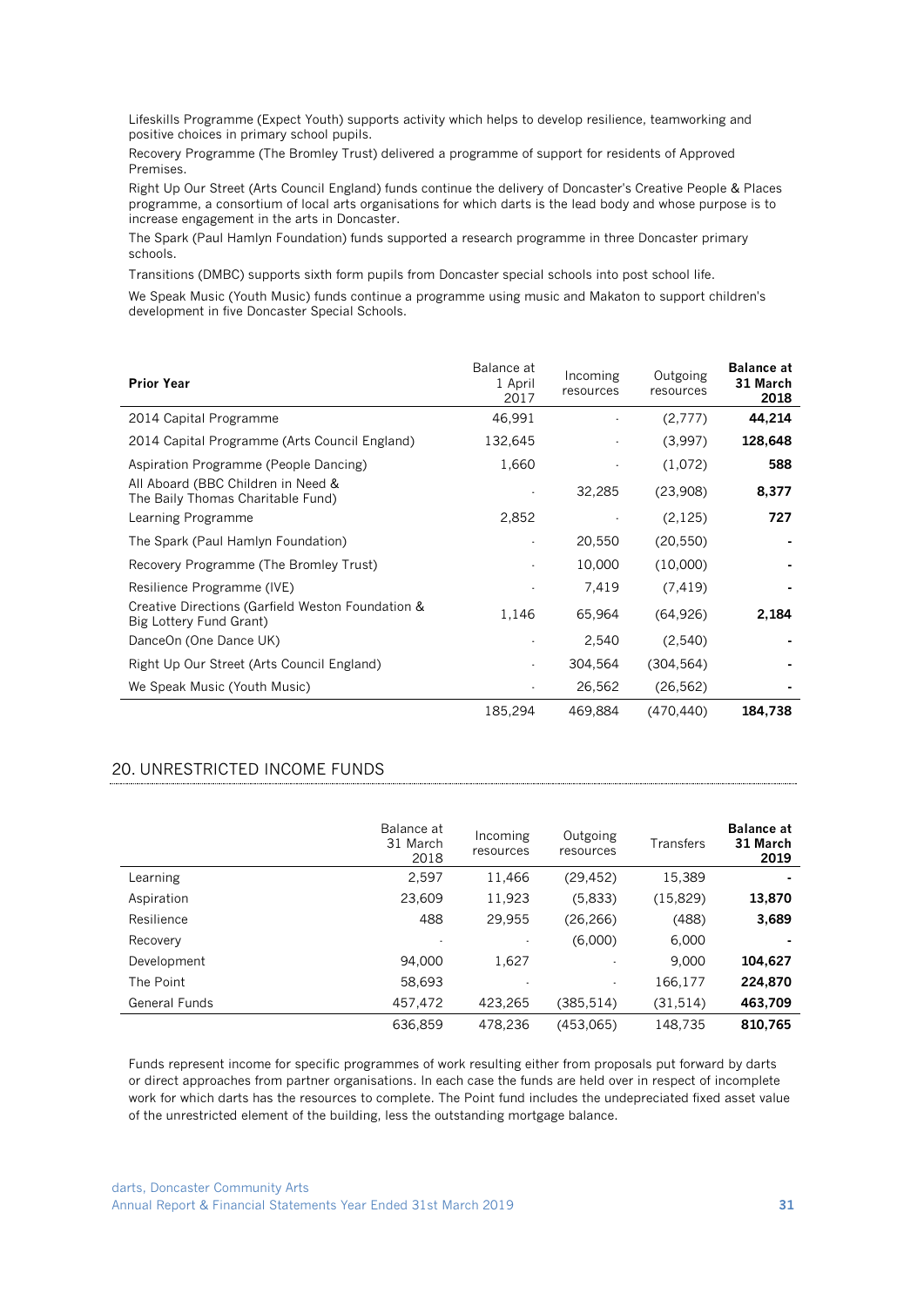| <b>Prior Year</b> | Balance at<br>1 April<br>2017 | Incoming<br>resources | Outgoing<br>resources | Transfers      | <b>Balance at</b><br>31 March<br>2018 |
|-------------------|-------------------------------|-----------------------|-----------------------|----------------|---------------------------------------|
| Learning          | 1,063                         | 11,068                | (8.937)               | (597)          | 2,597                                 |
| Aspiration        | 17,302                        | 24,529                | (16,780)              | (1, 442)       | 23,609                                |
| Resilience        | 1,622                         | 10,000                | (9.512)               | (1,622)        | 488                                   |
| Development       | 90,000                        | ٠                     | (5,982)               | 9.982          | 94,000                                |
| The Point         | 46.376                        | ۰.                    | ٠                     | 12,317         | 58,693                                |
| General Funds     | 450.830                       | 477.872               | (452,592)             | (18, 638)      | 457,472                               |
|                   | 607,193                       | 523,469               | (493,803)             | $\blacksquare$ | 636,859                               |

#### 21. ANALYSIS OF NET ASSETS BETWEEN FUNDS

|                                                    | Tangible                 | <b>Net</b> | Long           |         |
|----------------------------------------------------|--------------------------|------------|----------------|---------|
|                                                    | fixed                    | current    | term           | Total   |
| <b>Restricted Income Funds:</b>                    | assets                   | assets     | liabilities    |         |
|                                                    |                          |            |                |         |
| 2014 Capital Programme                             | 17,353                   |            | ٠              | 17,353  |
| 2019 Capital Programme (Screwfix)                  |                          | 5,000      | $\blacksquare$ | 5,000   |
| Creative Directions (Big Lottery Fund Grant)       |                          | 4,154      | $\blacksquare$ | 4,154   |
| DanceOn (One Dance UK)                             |                          | 3,376      |                | 3,376   |
| In the Moment (DMBC)                               |                          | 1,218      |                | 1,218   |
| Singing for Memory (Ernest Hecht)                  | $\overline{\phantom{a}}$ | 2,488      | $\sim$         | 2,488   |
|                                                    | 17,353                   | 16,236     | $\blacksquare$ | 33,589  |
| Prior Year: balance at 31 <sup>st</sup> March 2018 | 172,862                  | 11,877     |                | 184.738 |
| <b>Unrestricted Income Funds:</b>                  |                          |            |                |         |
| Designated Funds                                   |                          |            |                |         |
| The Point                                          | 810,749                  | (33,883)   | (551,996)      | 224,870 |
| Other Designated Funds                             | $\blacksquare$           | 122,186    |                | 122,186 |
| General Funds                                      | 39,014                   | 424,695    |                | 463,709 |
|                                                    | 849,763                  | 512,998    | (551,996)      | 810,765 |
| Prior Year: balance at 31 <sup>st</sup> March 2018 | 718.492                  | 504.322    | (585, 955)     | 636.859 |
|                                                    |                          |            |                |         |
| <b>Total Funds:</b>                                | 867,116                  | 529,234    | (551, 996)     | 844,354 |
| Prior Year: balance at 31 <sup>st</sup> March 2018 | 891,353                  | 516,199    | (585, 955)     | 821,597 |

#### 22. COMPANY LIMITED BY GUARANTEE

The company is limited by guarantee and as such does not have share capital. In the event of winding up, each of the members and those ceasing to be members within twelve months, have undertaken to contribute towards the assets of the company for payment of debts and liabilities, such amounts as required, not exceeding £1. The number of members in the year amounted to 38 (2018: 38).

### 23. RELATED PARTIES

The partner of H Jones (Assistant Director) supplied services to the charity amounting to £16,269 (2018: £11,492).